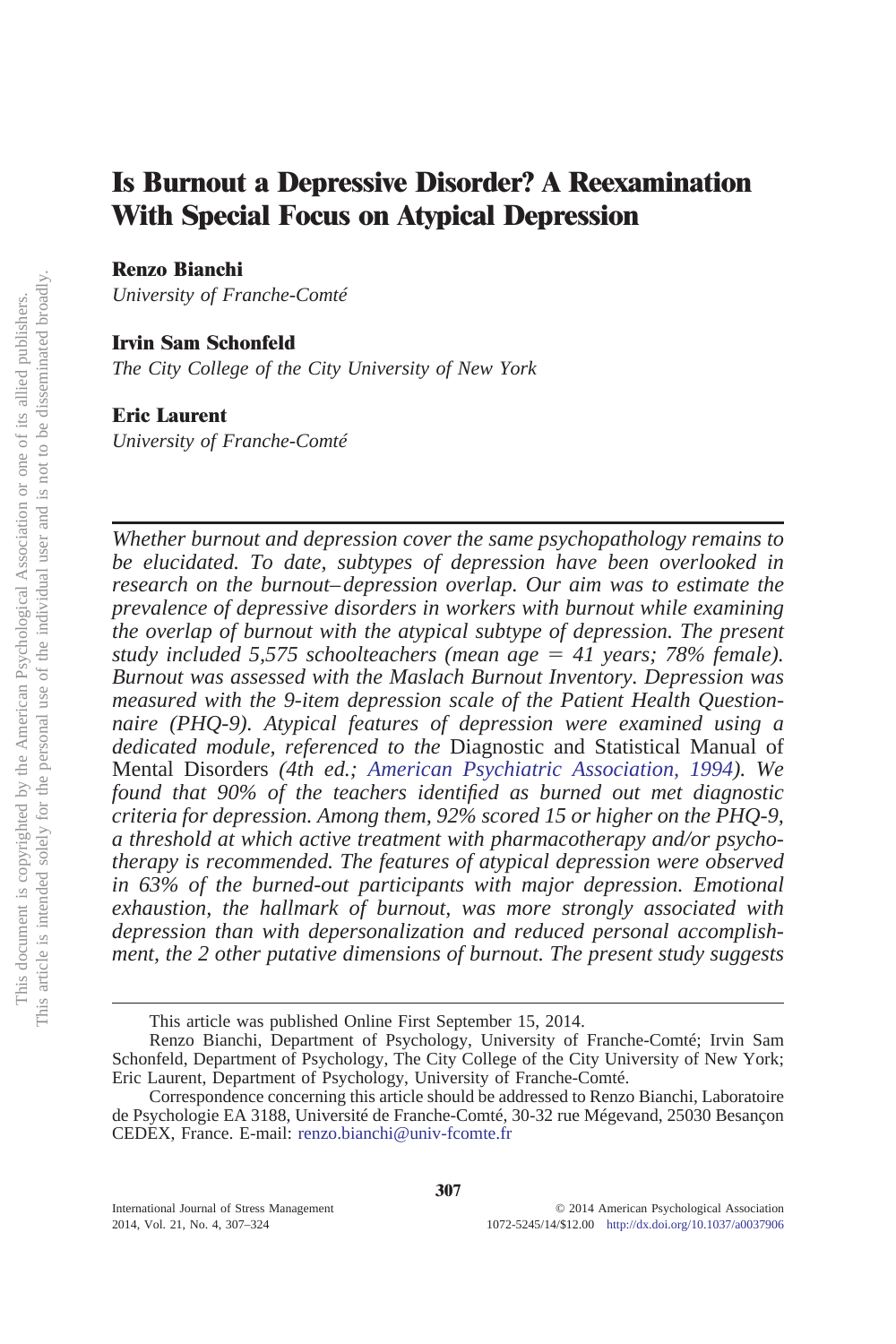*that the burnout–depression overlap has been largely underestimated. Atypical depression may account for a substantial part of this overlap. Overall, our findings point to depressive symptoms and depressive disorders as central concerns in the management of burnout. The clinical research on treatments for depression offers solutions that may help workers identified as burned out.*

**Keywords:** atypical depression, burnout, depression, depressive disorder spectrum, occupational stress

Burnout is usually regarded as a work-related chronic stress syndrome combining emotional exhaustion, depersonalization, and reduced personal accomplishment [\(Maslach, Schaufeli, & Leiter, 2001;](#page-16-0) [Schaufeli & Enzmann,](#page-17-0) [1998\)](#page-17-0). Emotional exhaustion refers to the feelings of being emotionally drained and overextended. Energy is lacking and low mood prevails. Depersonalization characterizes a distant and callous attitude toward one's job and the people connected to it (e.g., students, patients, clients). The worker shows weakened motivation and withdraws from an occupation that once sustained a great deal more interest for him or her. Lastly, reduced personal accomplishment includes feelings of inadequacy and incompetence associated with loss of self-confidence. This third dimension, however, was not present in the original working definition of burnout and its belonging to the burnout syndrome is doubtful [\(Hakanen & Schaufeli, 2012;](#page-16-1) [Schaufeli &](#page-17-1) [Taris, 2005\)](#page-17-1). Characterized as "a crisis in one's relationship with work" [\(Maslach, Jackson, & Leiter, 1996,](#page-16-2) p. 20), the *state* of burnout has been viewed as "a final stage in a breakdown in adaptation" [\(Schaufeli & Buunk,](#page-17-2) [2004,](#page-17-2) p. 389), and contrasts with transient, nonmorbid job stress. Although the prevalence of burnout, strictly speaking, is currently unknown, burnout is considered a serious occupational health problem [\(Schaufeli & Buunk, 2004;](#page-17-2) [Schaufeli & Enzmann, 1998\)](#page-17-0).

Depression is primarily defined by two core symptoms: anhedonia (i.e., markedly diminished interest or pleasure in most activities) and depressed mood [\(American Psychiatric Association \[APA\], 1994;](#page-15-0) [Sapolsky, 2004\)](#page-17-3). Depression has been investigated both in its clinical and subclinical forms and scrutinized in various contexts, including the occupational context (e.g., [Kahn, 2008;](#page-16-3) [Rydmark et al., 2006\)](#page-17-4). Stress plays a central role in the etiology of depression as in the etiology of burnout [\(Sapolsky, 2004;](#page-17-3) [Tennant, 2001\)](#page-17-5). The sustained impossibility of controlling one's environment and actively neutralizing stressors is a key etiological factor in many theories of depression [\(Gilbert, 2006;](#page-15-1) [C. Peterson, Maier, & Seligman, 1993\)](#page-16-4). Depression has been ranked by the World Health Organization as the single most burdensome disease in the world in terms of total disability-adjusted life years among people in midlife (see [Gotlib & Hammen, 2009\)](#page-16-5).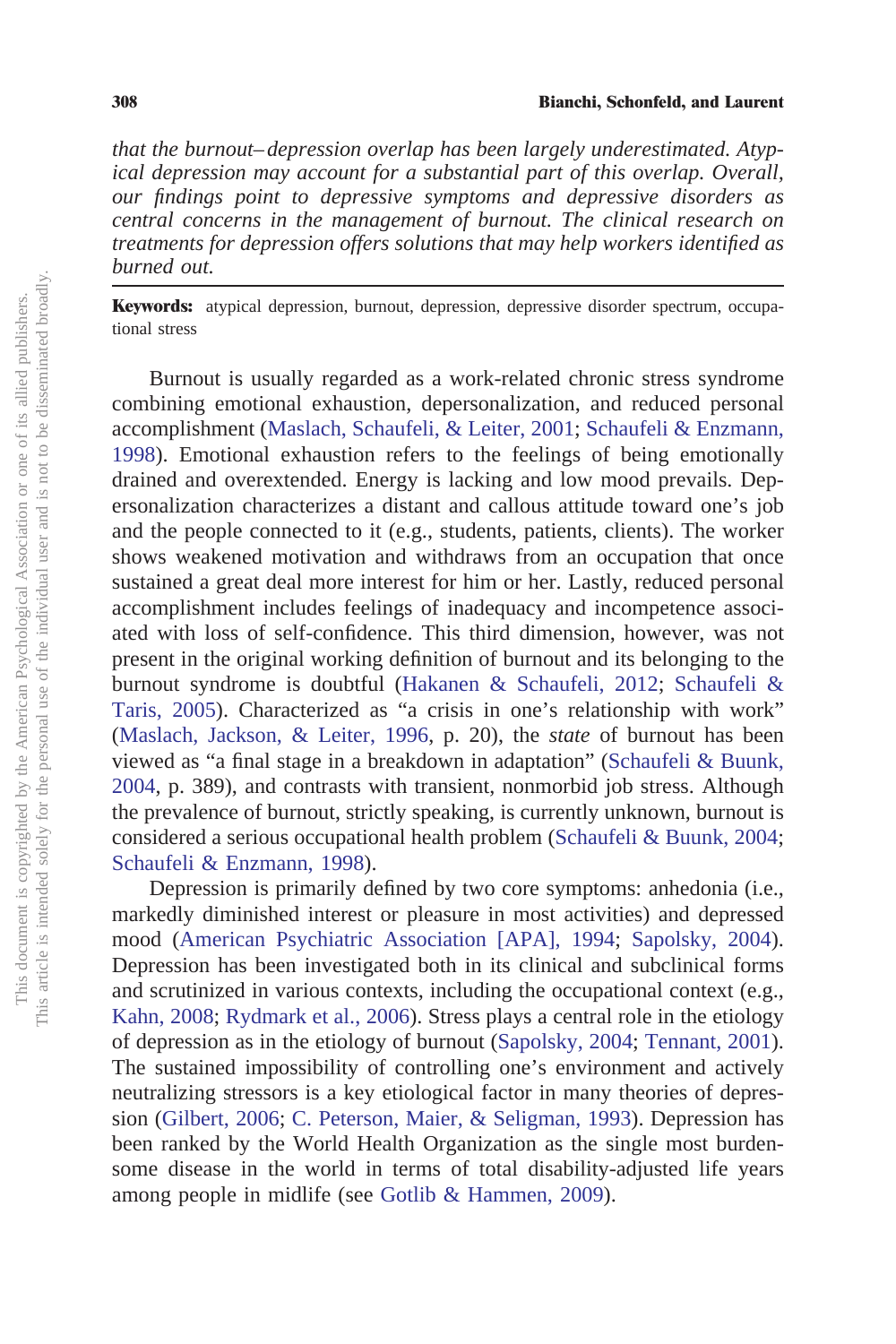Whether the state of burnout should be considered a form of depression or a distinct entity remains an object of controversy [\(Bianchi, Boffy, Hingray,](#page-15-2) [Truchot, & Laurent, 2013;](#page-15-2) [Hallsten, 1993;](#page-16-6) [Taris, 2006\)](#page-17-6). Although there is some evidence that burnout and depression can be empirically distinguished [\(Maslach et al., 2001\)](#page-16-0), the two syndromes, from a clinical standpoint, tend to overlap at both an etiological level—with unresolvable stress as the nodal contributory factor—[\(Hätinen, Kinnunen, Pekkonen, & Kalimo, 2007;](#page-16-7) [McE](#page-16-8)[wen, 2004;](#page-16-8) [Rydmark et al., 2006\)](#page-17-4) and a symptom level [\(Bianchi et al., 2013;](#page-15-2) [Kahn, 2008\)](#page-16-3). [Freudenberger \(1974\),](#page-15-3) one of the earliest authors to identify the burnout concept in print, already observed that the burned-out person "looks, acts and seems depressed" (p. 161).

More specifically, burnout shares key features with atypical depression [\(APA, 1994;](#page-15-0) [Quitkin, 2002\)](#page-16-9), a frequently met subtype of depression that is, inter alia, characterized by mood reactivity (mood brightens in response to actual or potential positive events); interpersonal rejection sensitivity, resulting in significant social or occupational impairment; and hypocortisolism, a biological marker of altered functioning of the hypothalamic-pituitaryadrenocortical (HPA), or "stress," axis [\(APA, 1994;](#page-15-0) [Gold & Chrousos, 2002;](#page-15-4) [Tops, Riese, Oldehinkel, Rijsdijk, & Ormel, 2008\)](#page-17-7). Despite intriguing similarities, the overlap of burnout and atypical depression has never been investigated in a systematic manner.

It has been advanced that burnout can be discriminated from other mental disorders, and, in particular, that burnout and depression are separate nosological entities [\(Iacovides, Fountoulakis, Kaprinis, & Kaprinis, 2003;](#page-16-10) [Schaufeli, 2003\)](#page-17-8), but research supporting these views is sparse. To date, only one study [\(Ahola et al., 2005\)](#page-15-5) has been expressly designed to determine whether workers with burnout meet the diagnostic criteria for depression as defined in the *Diagnostic and Statistical Manual of Mental Disorders* (4th ed.; *DSM-IV*; [APA, 1994\)](#page-15-0). The results of [Ahola et al.'s \(2005\)](#page-15-5) study indicated that about 53% of the individuals with so-called severe burnout presented with a depressive disorder, pointing to important, yet limited, overlap between burnout and depression. However, the clinical significance of these results has been questioned [\(Bianchi et al., 2013\)](#page-15-2), given the relatively liberal cutoff score chosen for identifying individuals suffering from severe burnout—3.5/6.0 on the Maslach Burnout Inventory (MBI)–General Survey. Indeed, this cutpoint was lower than generally recommended [\(Maslach et al., 1996;](#page-16-2) [Schaufeli & Enzmann, 1998\)](#page-17-0), and hence implied a high risk of false-positive inclusion. Recently, [Bianchi et al. \(2013\),](#page-15-2) using more conservative cutoff scores for defining cases of burnout, found no diagnostically significant difference between burned-out workers and depressed outpatients in terms of reported depressive symptoms. The authors suggested that burnout and depression may, in fact, reflect the same psychopathology.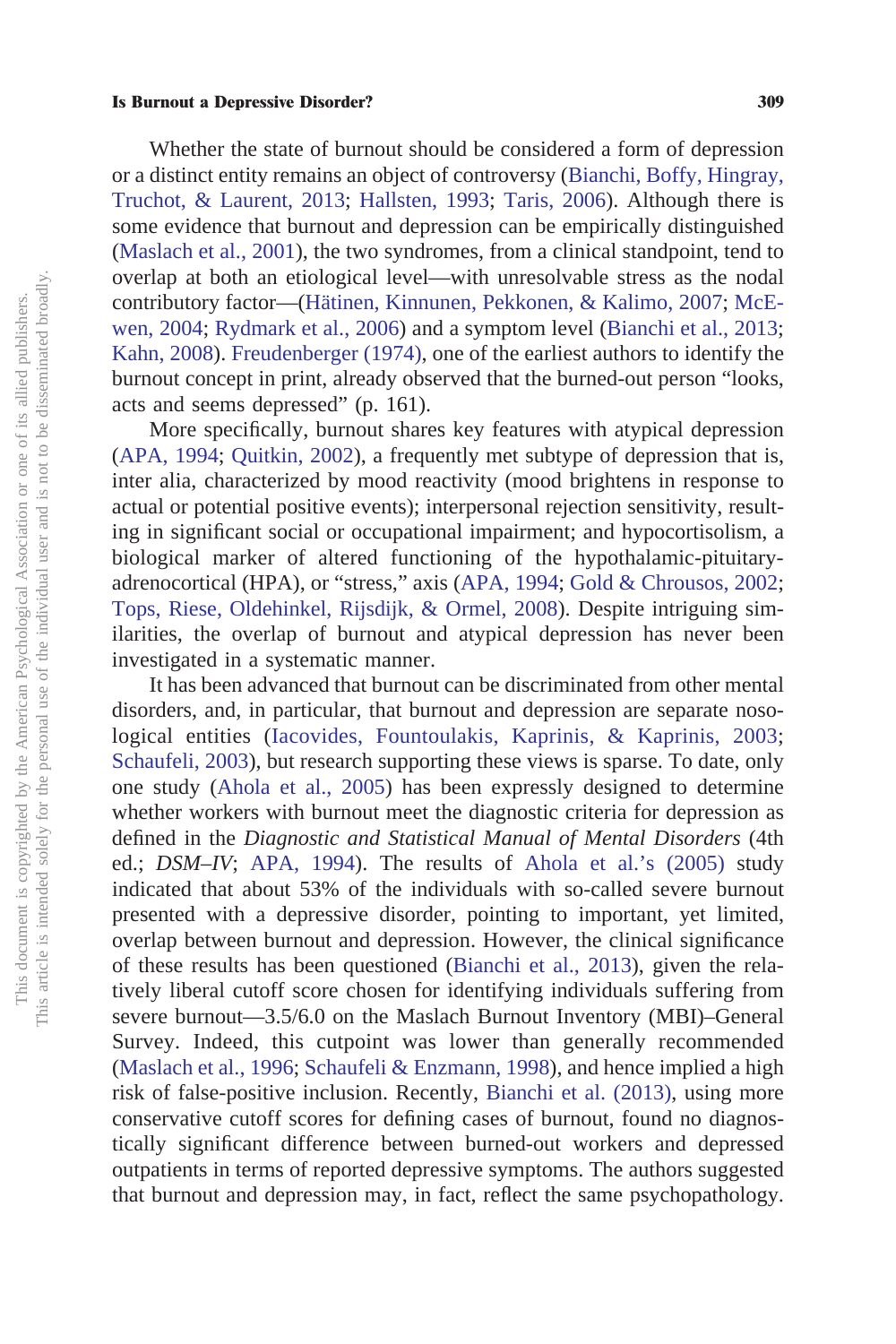In sum, the extent to which burnout and depression represent overlapping syndromes remains ill-understood.

This state of affairs is problematic for the management of burnout. Without a clear characterization of the syndrome, calibrating effective intervention strategies is challenging. For instance, depending on whether burnout is primarily characterized as a fatigue or a depressive syndrome, different measures should be taken. The burnout construct cannot be helpful in terms of public health and organizational policies if we are unable to clearly specify what burnout actually is (diagnosis) and, relatedly, the extent to which burnout differs from existing diagnoses such as depression (differential diagnosis). Importantly, if the state of burnout is associated with a depressive clinical picture, trying to separate it from the spectrum of depressive disorders may be a source of confusion, rather than of clarity, for both clinicians and researchers.

The aim of the present study was to estimate the prevalence of depressive disorders in workers with burnout while examining the overlap of burnout with atypical depression. We used a conservative cutoff score for identifying burned-out workers in order to limit the number of false positives among them. Given the apparent affective (e.g., mood reactivity) and neuroendocrine (e.g., hypocortisolism) similarities of burnout and atypical depression, we hypothesized substantial overlap of the two conditions. Because the depressive disorder spectrum is heterogeneous (e.g., [Gold & Chrousos,](#page-15-4) [2002\)](#page-15-4), questioning the overlap of burnout with specific depression subtypes is indispensable to understanding what it means to be burned out. Burnout and depression can be conceptualized either dimensionally or categorically [\(Ingram & Siegle, 2009;](#page-16-11) [Schaufeli, 2003\)](#page-17-8). By virtue of its clinical relevance, a primarily categorical approach to burnout and depression was adopted in this study. Clarifying burnout's nosological status is an important component of efforts to evaluate the utility of the construct in terms of preventive and clinical interventions. Because the use of the burnout label has been shown to increase the risk of leaving depressive disorders untreated [\(Bahlmann,](#page-15-6) [Angermeyer, & Schomerus, 2013\)](#page-15-6), it is a major concern that we determine whether the burnout label is nosologically justified. The current use of the burnout label may conceal an unnoticeably high—and possibly rising prevalence of depression in the workplace [\(Bahlmann et al., 2013;](#page-15-6) [Tennant,](#page-17-5) [2001\)](#page-17-5).

## **METHOD**

The MBI [\(Maslach et al., 1996\)](#page-16-2), the nine-item depression module of the Patient Health Questionnaire (PHQ-9; [Kroenke & Spitzer, 2002;](#page-16-12)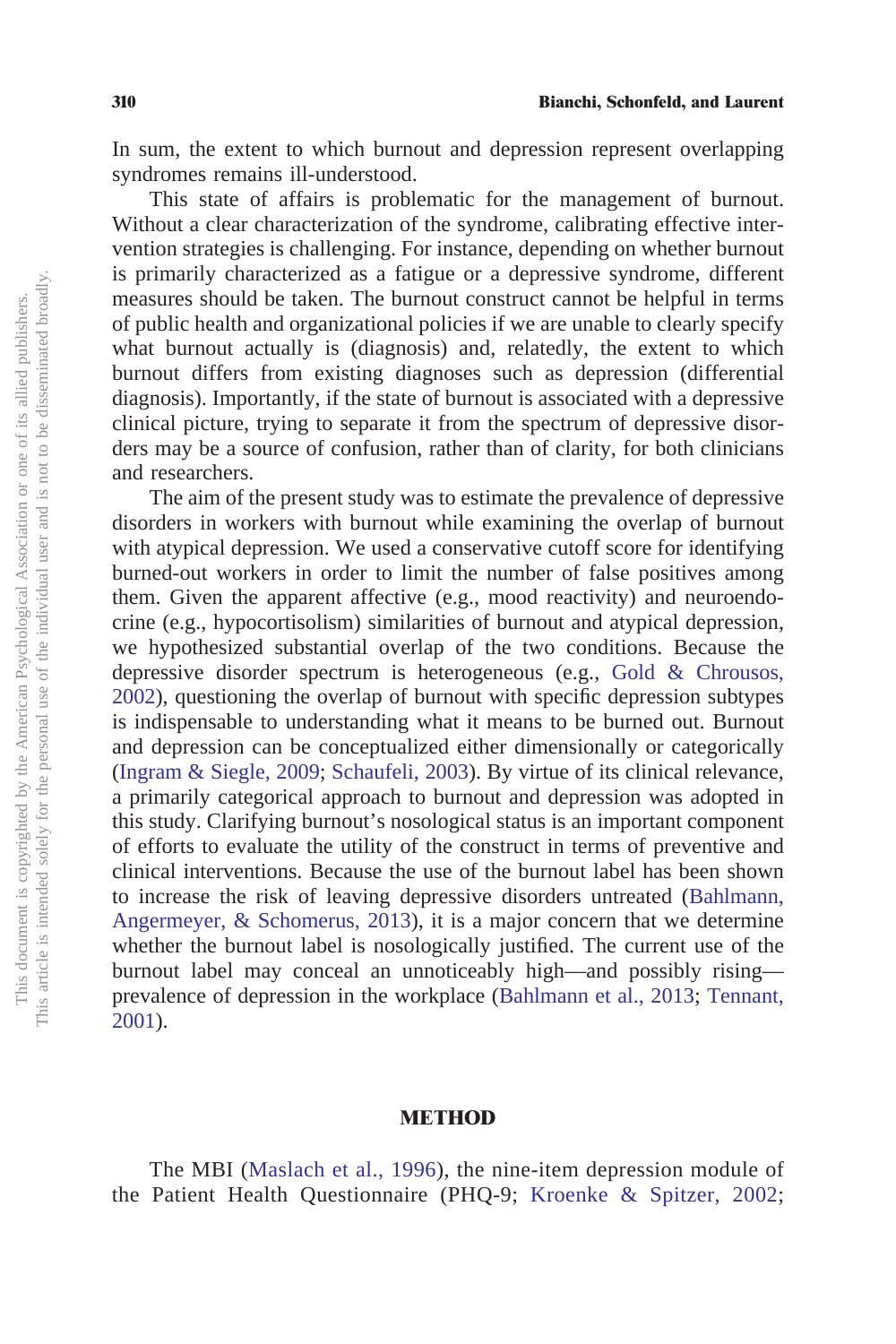[Kroenke, Spitzer, & Williams, 2001\)](#page-16-13), and a sociodemographic and health form were e-mailed to several thousand elementary, middle, and high schools in France by using academic databases. Participant recruitment was carried out during the April to June and November to December periods in 2012. Being a teacher was the only eligibility criterion for participating in the study. A total of 5,575 teachers completed the questionnaires (mean age [range]: 41 years [22 to 65]; 78% female). Past research has shown that Internet questionnaires are as valid and reliable as traditional paper-andpencil questionnaires [\(Gosling, Vazire, Srivastava, & John, 2004;](#page-16-14) [Jones,](#page-16-15) [Fernyhough, de-Wit, & Meins, 2008;](#page-16-15) [Ritter, Lorig, Laurent, & Matthews,](#page-16-16) [2004\)](#page-16-16). We note that we conducted an analytic rather than a descriptive study (see [Kristensen, 1995\)](#page-16-17). Our study's aim was not to determine the prevalence of burnout and depression in the (French) schoolteacher population, but to ascertain the extent to which a worker could be burned out without being simultaneously depressed; therefore, sample representativeness was not a concern for us here. Participants interested in being informed of the survey's outcomes had the possibility of communicating their e-mail address to the authors. Full confidentiality was ensured to all participants.

## **MBI**

The MBI is a 22-item questionnaire that measures burnout and its three components: emotional exhaustion, depersonalization, and reduced personal accomplishment. Each item employs a 7-point frequency scale (from 0 for *never* to 6 for *everyday*). Depending on research objectives, burnout dimensions can be considered either separately or combined to yield a global burnout score [\(Ahola et al., 2005;](#page-15-5) [Brenninkmeijer & van Yperen, 2003\)](#page-15-7). The choice of a global score was made in this study, given our focus on burnout as a unified entity. In line with most recent developments in burnout research, we did not use the reduced personal accomplishment dimension when computing this global score because of serious doubts regarding that dimension's belonging to the burnout syndrome [\(Hakanen & Schaufeli, 2012;](#page-16-1) [Schaufeli &](#page-17-1) [Taris, 2005\)](#page-17-1). Finally, we attributed different weights to emotional exhaustion and depersonalization in our global burnout score ( $0.6 \times$  emotional exhaustion  $+$  0.4  $\times$  depersonalization), in view of the primacy of emotional exhaustion in burnout [\(Maslach et al., 2001;](#page-16-0) [Schaufeli & Enzmann, 1998\)](#page-17-0). Similar weighting procedures have been used in the past to take into account the specific link of each burnout dimension to individual health outcomes (e.g., [Ahola et al., 2005\)](#page-15-5). In this study, Cronbach's alphas were .89 for emotional exhaustion, .68 for depersonalization, and .88 for the two dimensions combined.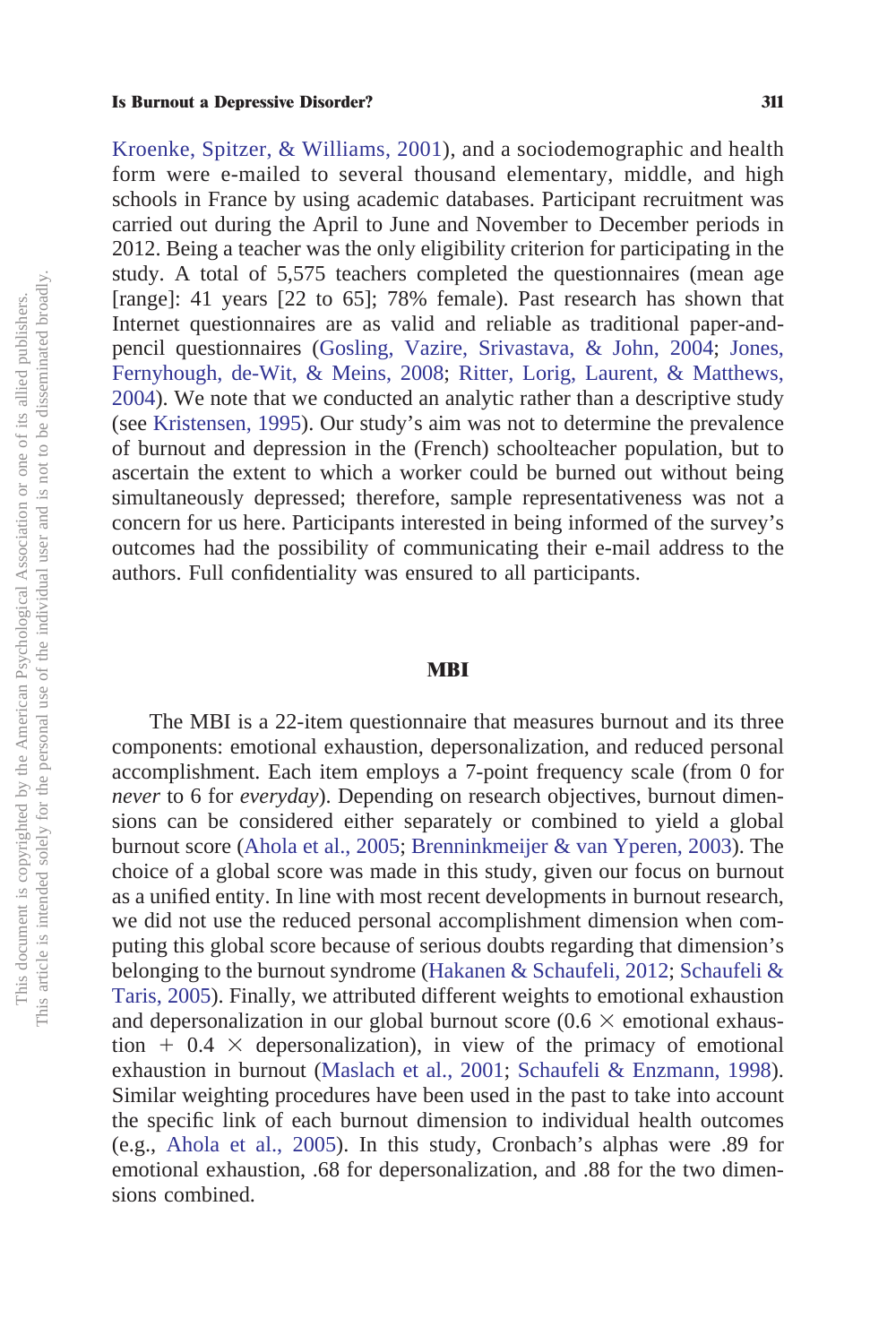To be assigned to the burnout group, a participant had to exhibit an MBI mean score of at least 5. Such a score indicates that burnout symptoms are experienced several times a week. A sample of 67 participants (1%) met this inclusion criterion. Their mean age was  $45$  years  $(SD = 9)$  and their mean length of employment was 19 years  $(SD = 11)$ . About 76%  $(n = 51)$  of these participants were female. By opting for a cutpoint of 5, our aim was to (a) closely adhere to the MBI-related definition of burnout, which stipulates that a worker in a state of burnout is "constantly overwhelmed, stressed and exhausted" [\(Leiter & Maslach, 2005,](#page-16-18) p. 2); and (b) favor the *specificity* of the MBI (as opposed to its *sensitivity*), that is, minimize the risk of including false positives among participants identified as burned out [\(Schaufeli &](#page-17-0) [Enzmann, 1998\)](#page-17-0). In the burnout group, the mean MBI score was  $5.34$  (*SD* = 0.24), the mean emotional exhaustion score was  $5.60$  ( $SD = 0.31$ ), and the mean depersonalization score was  $4.94$  ( $SD = 0.54$ ).

The no-burnout group consisted of the 750 participants (13%) exhibiting an MBI mean score of, at most, 1. The mean age in the no-burnout group was 42 years  $(SD = 9)$  and the mean length of employment was 16 years  $(SD = 10)$ . About 74%  $(n = 557)$  of the participants were female. The burnout and no-burnout groups did not differ in gender,  $p > .70$ , but differed in age,  $p < .01$ , and length of employment,  $p < .05$ , with burned-out teachers, on average, 3 years older and employed 3 years longer. A cutoff score of 1 indicates that burnout symptoms are either never experienced or experienced only a few times a year. This cutpoint is the polar opposite of the one that we used for isolating burnout cases. By relying on polar cutoff scores, our objective was to study truly burned-out participants, on the one hand, and participants who were clearly burnout-free, on the other. In the no-burnout group, the mean MBI score was  $0.65$  (*SD* = 0.24), the mean emotional exhaustion score was 0.81 (*SD* = 0.36), and the mean depersonalization score was  $0.42$  (*SD* = 0.40). In ancillary analyses, we altered the aforementioned criteria for identifying burnout (i.e., lowered the cutoff, used all three MBI scales, computed unweighted burnout scores) to observe how changes in burnout's definition affected the results as they bear on our research hypotheses.

# **PHQ-9**

The PHQ-9 is a dual-purpose instrument that, with nine *DSM–IV*referenced items, can establish provisional depressive disorder diagnoses and grade depressive symptom severity [\(Kroenke & Spitzer, 2002\)](#page-16-12). Each item is associated with a 4-point frequency scale (from 0 for *not at all* to 3 for *nearly every day*). Major depression is diagnosed if five or more of the nine *DSM–IV* criteria have been present at least "more than half the days" during the past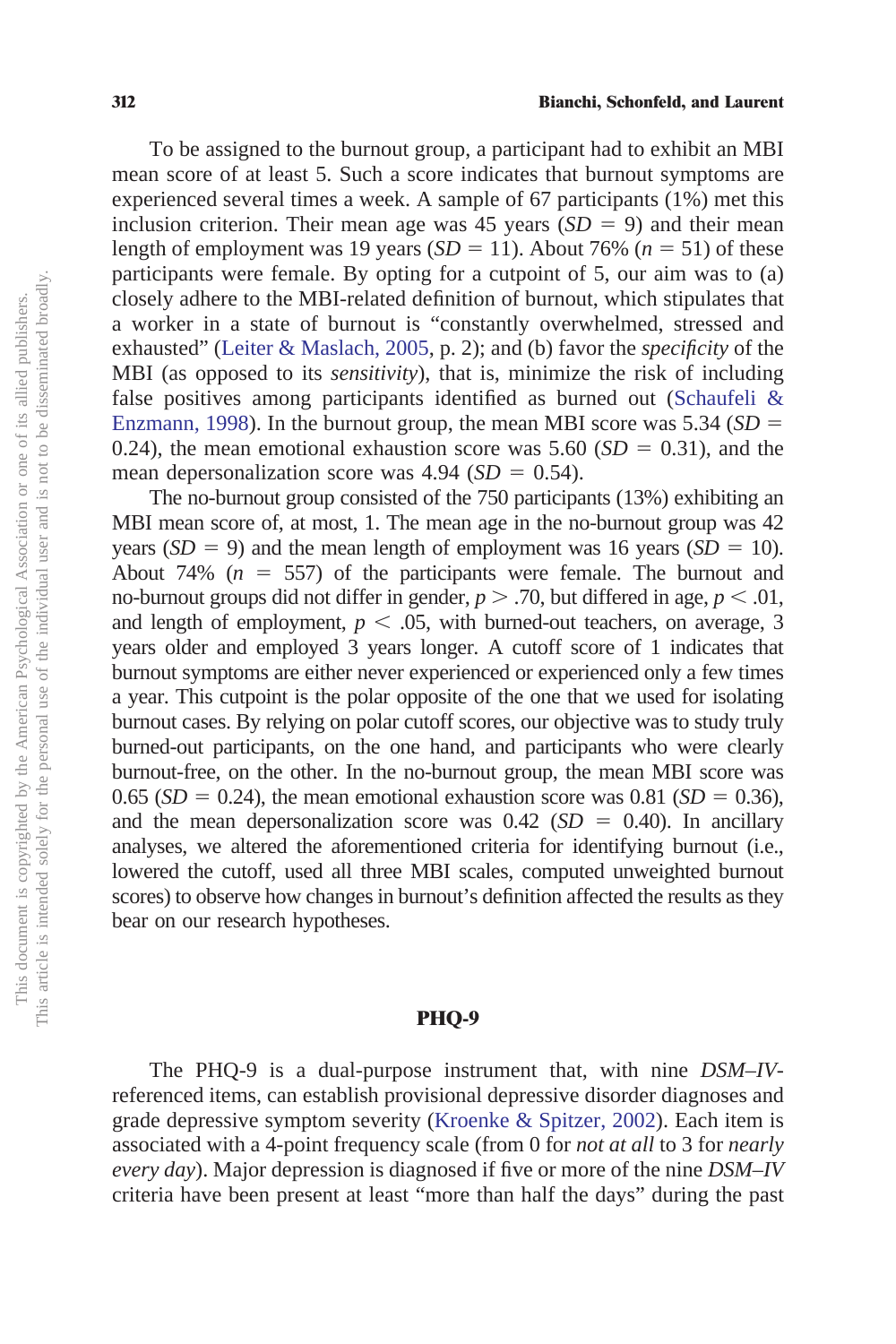2 weeks and if one of the symptoms is anhedonia or depressed mood [\(APA,](#page-15-0) [1994;](#page-15-0) [Kroenke & Spitzer, 2002\)](#page-16-12). One of the nine diagnostic criteria ("Thoughts that you would be better off dead or of hurting yourself in some way.") counts if present at all, regardless of duration [\(Kroenke & Spitzer,](#page-16-12) [2002\)](#page-16-12). Cutpoints of 5, 10, 15, and 20 represent the thresholds for mild, moderate, moderately severe, and severe depression, respectively [\(Kroenke](#page-16-12) [& Spitzer, 2002\)](#page-16-12). The administration of the PHQ-9 to a sample of 3,000 primary care patients revealed (a) a sensitivity going from 86% with a cutpoint of 15, to more than 99% with a cutpoint of 10; and (b) a specificity going from 91% with a cutpoint of 10, to more than 99% with a cutpoint of 15 [\(Kroenke & Spitzer, 2002\)](#page-16-12). The psychometric properties of the PHQ-9 make it an efficient tool for identifying major depression. A diagnosis of minor depression/depression not otherwise specified requires meeting two to four criteria, including either anhedonia or depressed mood [\(APA, 1994\)](#page-15-0). The PHQ-9 includes an additional item providing an index of general, functional impairment ("How difficult have these problems made it for you to do your work, take care of things at home, or get along with other people?"). Cronbach's alpha for the PHQ-9 was .84 in the present study.

## **Atypical Depression and Other Measures**

A sociodemographic and health form included questions about gender, age, lifetime history of depressive disorders, current intake of antidepressants, length of employment, and a module dedicated to the detection of atypical features of depression. The module assessed the presence of mood reactivity, significant weight gain or hyperphagia, hypersomnia, leaden paralysis (i.e., feelings of heaviness in arms and/or legs), and interpersonal rejection sensitivity resulting in social or occupational impairment [\(APA,](#page-15-0) [1994\)](#page-15-0). To meet criteria for a diagnosis of atypical depression, an individual must show mood reactivity and at least two of four of the remaining symptoms. The diagnosis of atypical depression refines an initial diagnosis of major depression [\(APA, 1994\)](#page-15-0). Therefore, we investigated the presence of atypical depression only in participants who met *DSM–IV* [\(APA, 1994\)](#page-15-0) diagnostic criteria for major depression.

## **RESULTS**

In the full teacher sample  $(n = 5,575)$ , a positive correlation was found between MBI and PHQ-9 scores,  $r = .68$ ,  $p < .001$ . Once corrected for attenuation, this correlation coefficient reached .79. Correlations between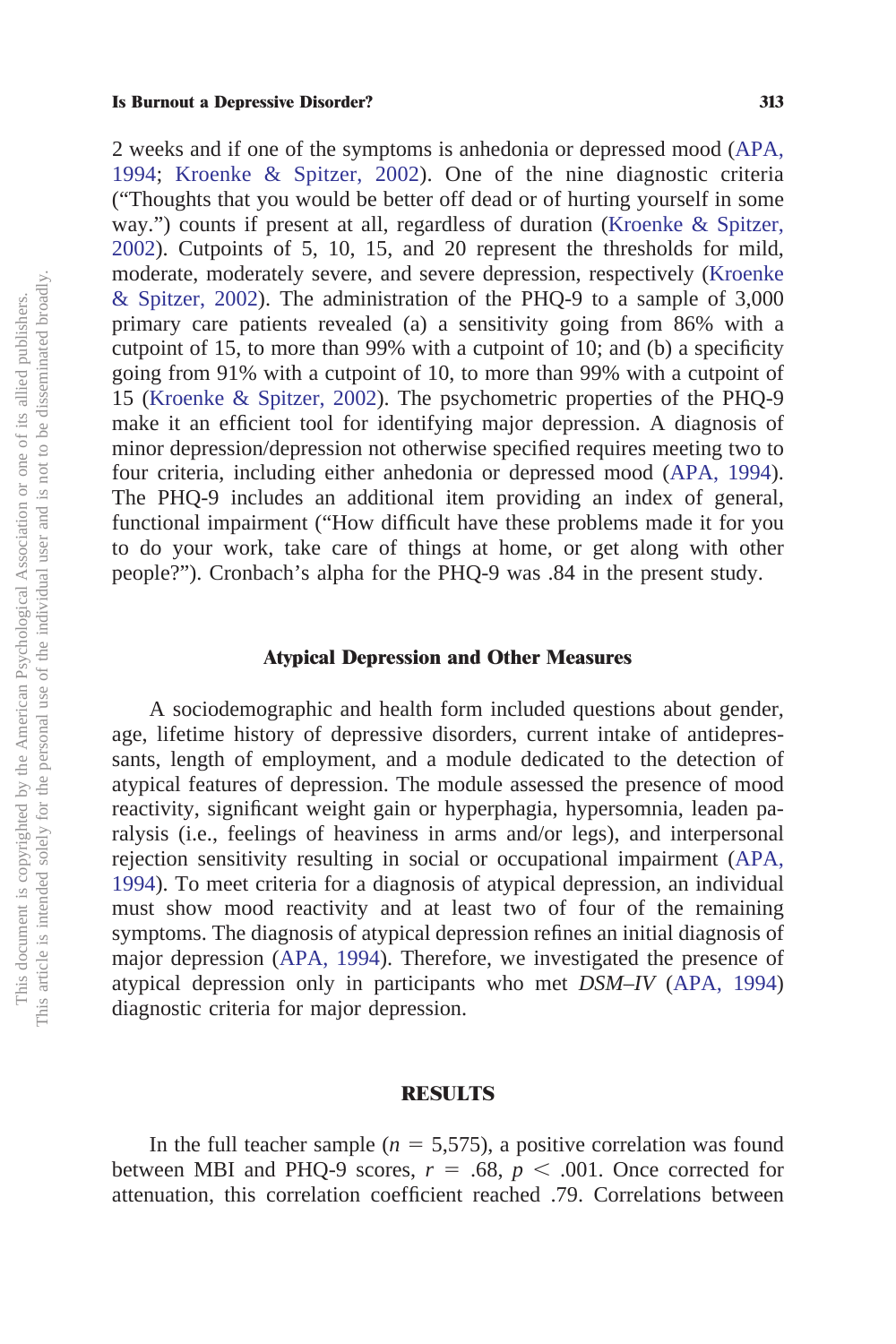|            | Personal Accomplishment, and Depression $(N = 3,3/3)$ |            |            |  |
|------------|-------------------------------------------------------|------------|------------|--|
|            | DР                                                    | <b>RPA</b> | Depression |  |
| ΕE         |                                                       |            |            |  |
| DP         | __                                                    | .40        | .40        |  |
| <b>RPA</b> |                                                       |            | .34        |  |

<span id="page-7-0"></span>**Table 1.** Correlation Matrix Involving Emotional Exhaustion, Depersonalization, Reduced Personal Accomplishment, and Depression  $(N = 5,575)$ 

*Note.* All correlations are significant at  $p < .001$ . DP = depersonalization; RPA = reduced  $personal$   $accomplishment$ ;  $EE = emotional$   $exhaustion$ .

emotional exhaustion, depersonalization, reduced personal accomplishment, and depression are presented in [Table 1.](#page-7-0) Emotional exhaustion was more strongly related to depression ( $r = .72$ ) than to depersonalization ( $r = .53$ ) or reduced personal accomplishment  $(r = .35)$ ,  $ps < .001$ .

Lifetime history of depression was reported by about  $63\%$  ( $n = 42$ ) of the teachers with burnout and  $15\%$  ( $n = 114$ ) of the burnout-free teachers,  $p < .001$  (see [Table 2\)](#page-7-1). About 30% ( $n = 20$ ) of the burned-out participants indicated that they were currently taking antidepressant medication, compared with 4% ( $n = 29$ ) in the no-burnout group,  $p < .001$  (see [Table 2\)](#page-7-1).

About 90%  $(n = 60)$  of the participants in the burnout group met diagnostic criteria for depression (see [Table 2\)](#page-7-1), mainly for major depression  $(85\%)$ . By contrast, only 3% ( $n = 19$ ) of the participants in the no-burnout group were identified as depressed (see [Table 2\)](#page-7-1), mainly with minor depression or depression not otherwise specified (2%). Furthermore, about 92%

|                        | No-burnout<br>group ( $n = 750$ ) |         | Burnout group<br>$(n = 67)$ |        |                  |  |
|------------------------|-----------------------------------|---------|-----------------------------|--------|------------------|--|
|                        | M                                 | SD      | M                           | SD     | $p^{\rm a}$      |  |
| PHQ-9                  | 3.33                              | 2.90    | 19.18                       | 4.22   | < 0.001          |  |
| Anhedonia              | 0.34                              | 0.61    | 2.54                        | 0.68   | < 0.001          |  |
| Depressed mood         | 0.26                              | 0.49    | 2.24                        | 0.84   | < 0.001          |  |
| Altered sleep          | 0.70                              | 0.84    | 2.45                        | 0.82   | < 0.001          |  |
| Fatigue                | 0.83                              | 0.65    | 2.67                        | 0.56   | < 0.001          |  |
| Altered appetite       | 0.49                              | 0.75    | 2.43                        | 0.94   | < 0.001          |  |
| Guilt and self-blame   | 0.29                              | 0.52    | 2.25                        | 0.86   | < 0.001          |  |
| Cognitive impairment   | 0.27                              | 0.50    | 1.97                        | 0.97   | < 0.001          |  |
| Psychomotor alteration | 0.12                              | 0.36    | 1.57                        | 1.02   | < 0.001          |  |
| Suicidal ideation      | 0.05                              | 0.26    | 1.06                        | 1.11   | < 0.001          |  |
|                        |                                   | % $(n)$ | % $(n)$                     |        | $\boldsymbol{p}$ |  |
| Depressed participants | 3(19)                             |         | 90(60)                      |        | < 0.001          |  |
| Participants taking AD |                                   | 4(29)   |                             | 30(20) |                  |  |
| Participants with HD   | 15 (114)                          |         |                             | 63(42) |                  |  |

<span id="page-7-1"></span>**Table 2.** Depressive Symptoms, Depressive Disorders, Antidepressant Intake, and History of Depression as a Function of Group (No-Burnout Versus Burnout)

*Note.* PHQ-9 = Patient Health Questionnaire 9-item module; AD = antidepressant medication;  $HD =$  history of depressive disorders.

<sup>a</sup> All effects remained significant after controlling for age.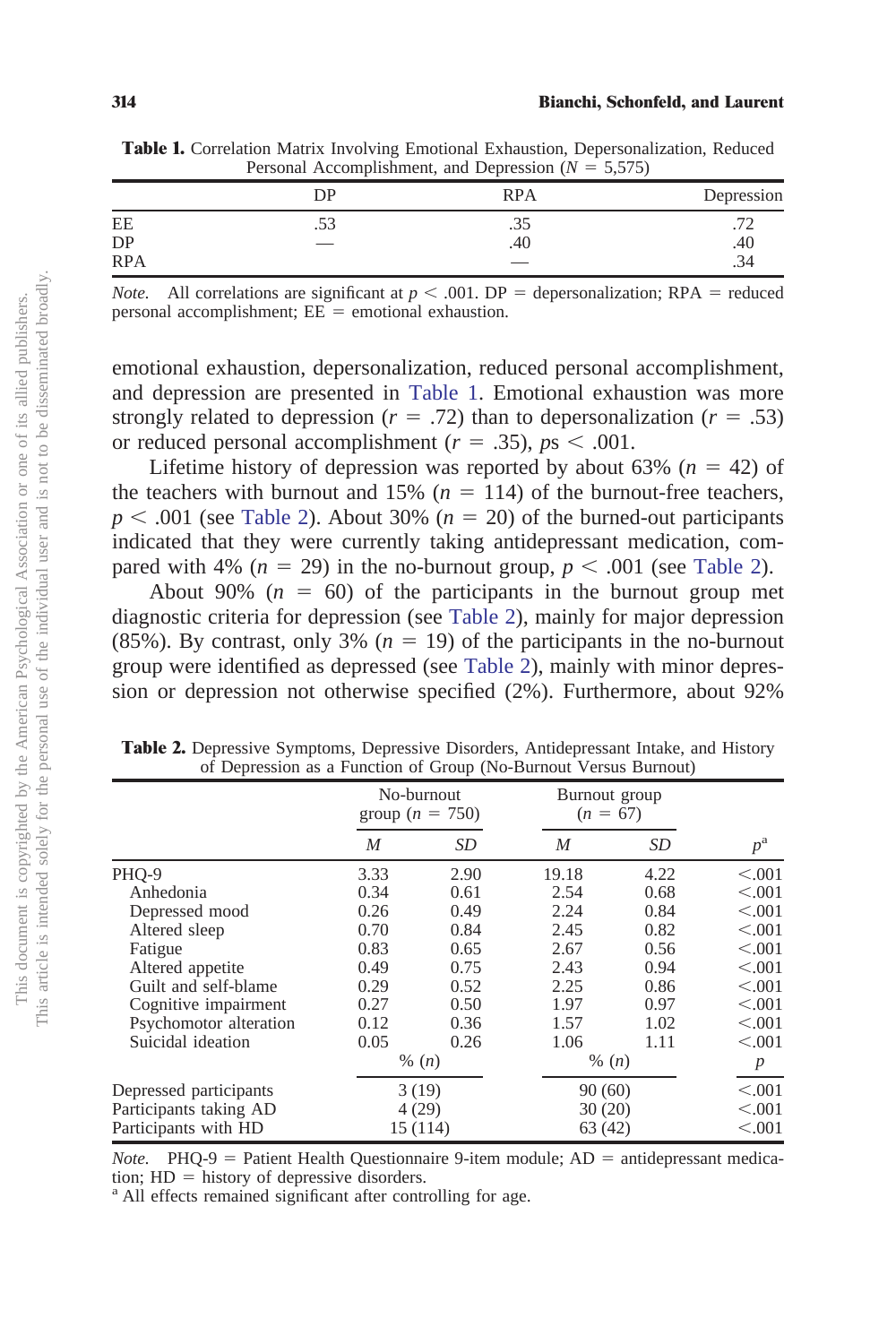$(n = 55)$  of the burned-out participants who met diagnostic criteria for depression produced scores of at least 15 on the PHQ-9, a threshold at which pharmacologic and/or psychotherapeutic treatment is recommended [\(Kroenke & Spitzer, 2002;](#page-16-12) [Kroenke et al., 2001\)](#page-16-13). Of the burned-out teachers with depression, about 70%  $(n = 42)$  declared that their depressive symptoms made their daily lives *very* or *extremely difficult* and about 60% experienced suicidal ideation ( $n = 36$ ). No burned-out teacher was free of depressive symptoms, that is, exhibited scores less than 5 on the PHQ-9 [\(Kroenke &](#page-16-12) [Spitzer, 2002;](#page-16-12) [Kroenke et al., 2001\)](#page-16-13). About  $63\%$  ( $n = 36$ ) of the burned-out teachers with major depression met the criteria for atypical depression.

We conducted an analysis of variance to examine, across the entire sample, the relation of the levels of depression (minimal, mild, moderate, moderately severe, and severe), as indexed by PHQ-9 scores, to burnout symptoms, as indexed by MBI scores,  $F(4, 5570) = 1047.83$ ,  $p < .001$ ,  $\eta_p^2 =$ 0.43. Tukey's post hoc test revealed that all groups were distinct from each other,  $p_s < .001$ , with every increment in the severity of depression being accompanied by a stepwise, monotonic increase in burnout symptoms (see [Figure 1\)](#page-9-0).

For comparative purposes, we computed the percentages of depressed participants among burned-out teachers by using four different cutoff scores (see [Table 3\)](#page-9-1).

To rule out the possibility that our definition of burnout may have been biased toward supporting the hypothesis being tested, we repeated the main analyses in two additional ways. First, we identified teachers who were burned out by using an unweighted combination of emotional exhaustion and depersonalization (see [Table 4\)](#page-10-0). Second, we combined the three dimensions of the MBI—emotional exhaustion, depersonalization, and reduced personal accomplishment—to identify burned-out teachers (see [Table 5\)](#page-10-1). We limited our complementary analyses to (a) estimating depression prevalence, and (b) computing MBI and PHQ-9 mean scores among burned-out participants. The findings in [Tables 4](#page-10-0) and [5](#page-10-1) closely parallel the findings shown in [Table 3,](#page-9-1) underlining the close connection of burnout with depression.

# **DISCUSSION**

In the present study, individuals identified as burned out without meeting diagnostic criteria for depression were exceedingly rare. Indeed, about nine of 10 teachers experiencing burnout received a provisional diagnosis of depression. Based on a case-defining MBI score of 5, the prevalence of depression was similarly high regardless of whether we identified burned-out teachers using (a) weighted or unweighted burnout scores, or (b) two or three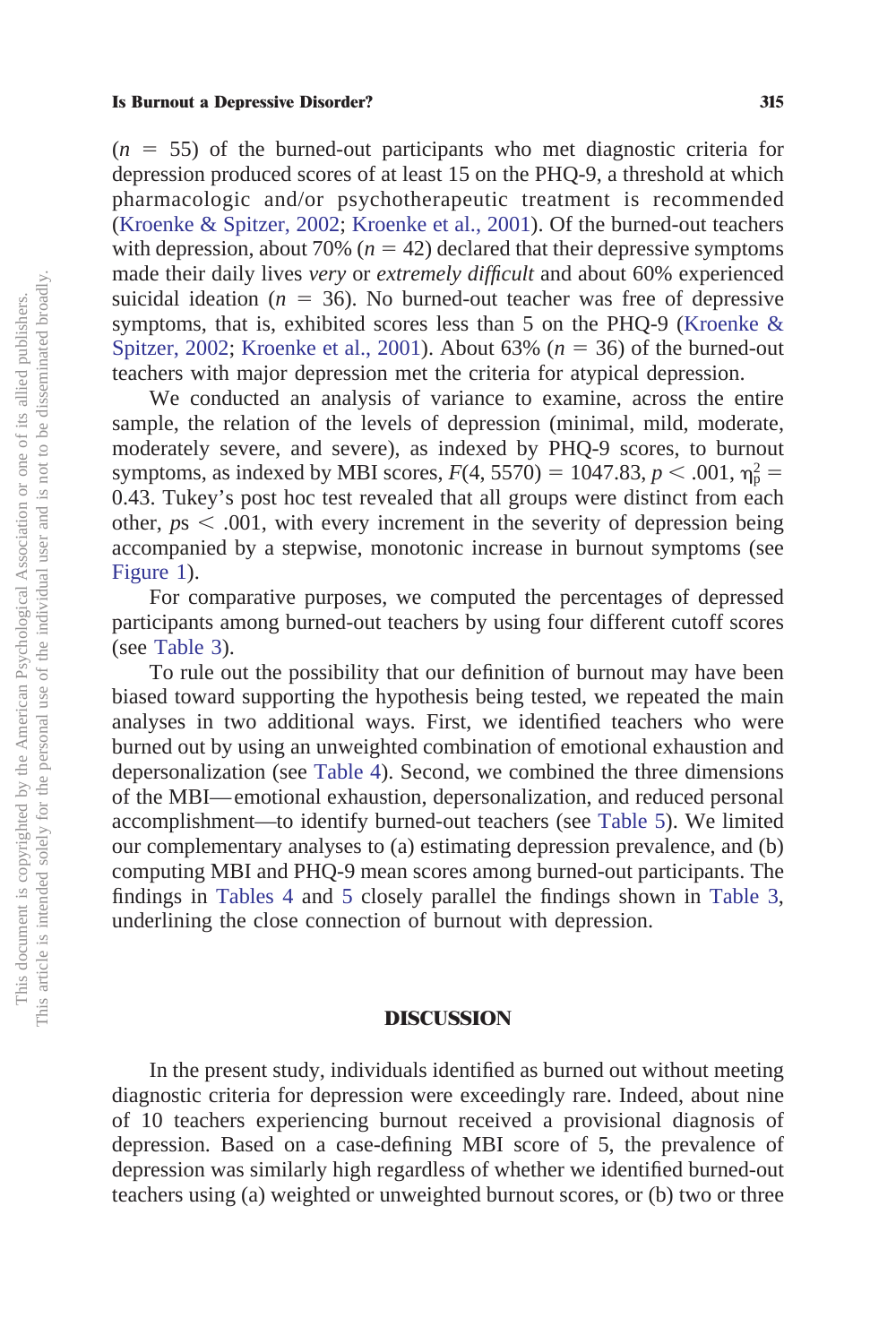

<span id="page-9-0"></span>**Figure 1.** Burnout symptoms (assessed with the Maslach Burnout Inventory) as a function of the level of depression (assessed with the nine-item depression module of the Patient Health Questionnaire [PHQ-9]). Scores of 5, 10, 15, and 20 on the PHQ-9 represent the thresholds for mild, moderate, moderately severe, and severe depression, respectively [\(Kroenke & Spitzer, 2002\)](#page-16-12).

burnout dimensions [\(Tables 4](#page-10-0) and [5\)](#page-10-1). Our results are consistent with recent findings showing that burnout cannot be distinguished from clinical depression in terms of reported depressive symptoms [\(Bianchi et al., 2013\)](#page-15-2). In line with previous research (e.g., [Rössler, Hengartner, Ajdacic-Gross, & Angst, in](#page-17-9) [press\)](#page-17-9), our results on the self-reported history of depression indicated a considerably higher lifetime prevalence of depressive disorders in the burned-out teachers compared with their burnout-free counterparts (see [Table](#page-7-1)

<span id="page-9-1"></span>**Table 3.** Ancillary Analyses Involving Four Different Cutpoints for Defining Cases of Burnout and Weighted Burnout Scores Based on Two Subscales of the MBI (Emotional Exhaustion and Depersonalization)

|                                | Cutoff scores defining cases of burnout |                                                                |              |              |
|--------------------------------|-----------------------------------------|----------------------------------------------------------------|--------------|--------------|
|                                |                                         | 3.5 $(n = 871)$ 4.0 $(n = 474)$ 4.5 $(n = 209)$ 5.0 $(n = 67)$ |              |              |
| % Depressed participants $(n)$ | 62 (540)                                | 71 (337)                                                       | 79 (165)     | 90(60)       |
| MBI mean score $(SD)$          | 4.16(0.52)                              | 4.53(0.43)                                                     | 4.91(0.34)   | 5.34(0.24)   |
| $PHO-9$ mean score $(SD)$      | 13.89(5.16)                             | 15.16(5.15)                                                    | 16.74 (4.89) | 19.18 (4.22) |

*Note.* MBI = Maslach Burnout Inventory; PHQ-9 = Patient Health Questionnaire 9-item module.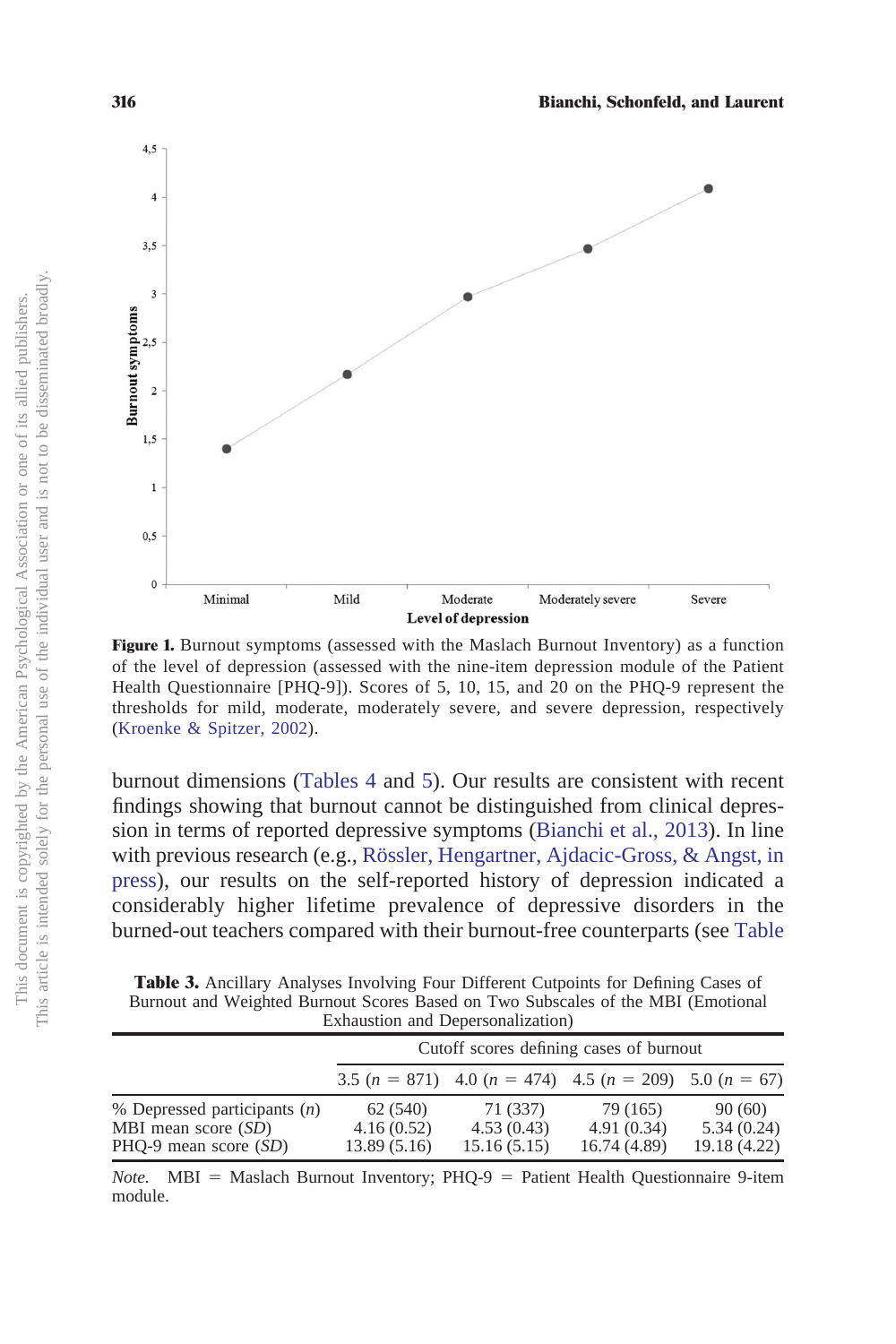|                                | Cutoff scores defining cases of burnout |             |                                                                |             |  |
|--------------------------------|-----------------------------------------|-------------|----------------------------------------------------------------|-------------|--|
|                                |                                         |             | 3.5 $(n = 763)$ 4.0 $(n = 407)$ 4.5 $(n = 183)$ 5.0 $(n = 58)$ |             |  |
| % Depressed participants $(n)$ | 63 (481)                                | 72 (293)    | 78 (143)                                                       | 88 (51)     |  |
| MBI mean score $(SD)$          | 4.15(0.51)                              | 4.53(0.42)  | 4.90(0.35)                                                     | 5.32(0.26)  |  |
| $PHO-9$ mean score $(SD)$      | 13.88 (5.25)                            | 15.11(5.18) | 16.50(4.96)                                                    | 19.00(4.31) |  |

<span id="page-10-0"></span>**Table 4.** Ancillary Analyses Involving Four Different Cutpoints For Defining Cases of Burnout and Unweighted Burnout Scores Based on Two Subscales of the MBI (Emotional Exhaustion and Depersonalization)

*Note.* MBI = Maslach Burnout Inventory; PHQ-9 = Patient Health Questionnaire 9-item module.

[2\)](#page-7-1). Of the teachers with burnout, 30% reported that they were currently taking antidepressants (see [Table 2\)](#page-7-1), confirming the use of these drugs in the treatment of burnout [\(Ahola et al., 2007\)](#page-15-8). Finally, about 60% of the burnedout teachers identified as depressed experienced suicidal ideation, a proportion which is similar to those observed in patients with major depression (e.g., [Sokero et al., 2003\)](#page-17-10). Overall, our findings point to depressive symptoms—including the most extreme (e.g., suicidal thoughts)—and depressive disorders as priority concerns in the management of chronic occupational stress and burnout.

Our study revealed that a substantial fraction of teachers identified as being both burned out and depressed manifest the features of atypical depression. This finding suggests that, for many individuals, burnout and atypical depression are the same disorder, as inferred from apparent similarities in (a) mood reactivity (burned-out individuals have been found to possess some residual ability to enjoy things; [Brenninkmeyer, van Yperen, &](#page-15-9) [Buunk, 2001\)](#page-15-9); (b) sensitivity to interpersonal rejection, which can be viewed as the other side of depersonalization—the more an individual feels rejected, the more (s)he becomes detached—; and (c) hypocortisolism, denoting

<span id="page-10-1"></span>**Table 5.** Ancillary Analyses Involving Four Different Cutpoints for Defining Cases of Burnout and Unweighted Burnout Scores Based on the Three Subscales of the MBI (Emotional Exhaustion, Depersonalization, and Reduced Personal Accomplishment)

|                                | Cutoff scores defining cases of burnout |                                                               |              |             |
|--------------------------------|-----------------------------------------|---------------------------------------------------------------|--------------|-------------|
|                                |                                         | 3.5 $(n = 520)$ 4.0 $(n = 212)$ 4.5 $(n = 67)$ 5.0 $(n = 15)$ |              |             |
| % Depressed participants $(n)$ | 73 (380)                                | 83 (176)                                                      | 87 (58)      | 87(13)      |
| MBI mean score $(SD)$          | 3.99(0.40)                              | 4.37(0.34)                                                    | 4.80(0.25)   | 5.18(0.19)  |
| $PHO-9$ mean score $(SD)$      | 14.74 (5.20)                            | 16.25(4.97)                                                   | 18.51 (4.52) | 19.00(4.57) |

*Note.* MBI = Maslach Burnout Inventory; PHQ-9 = Patient Health Questionnaire 9-item module.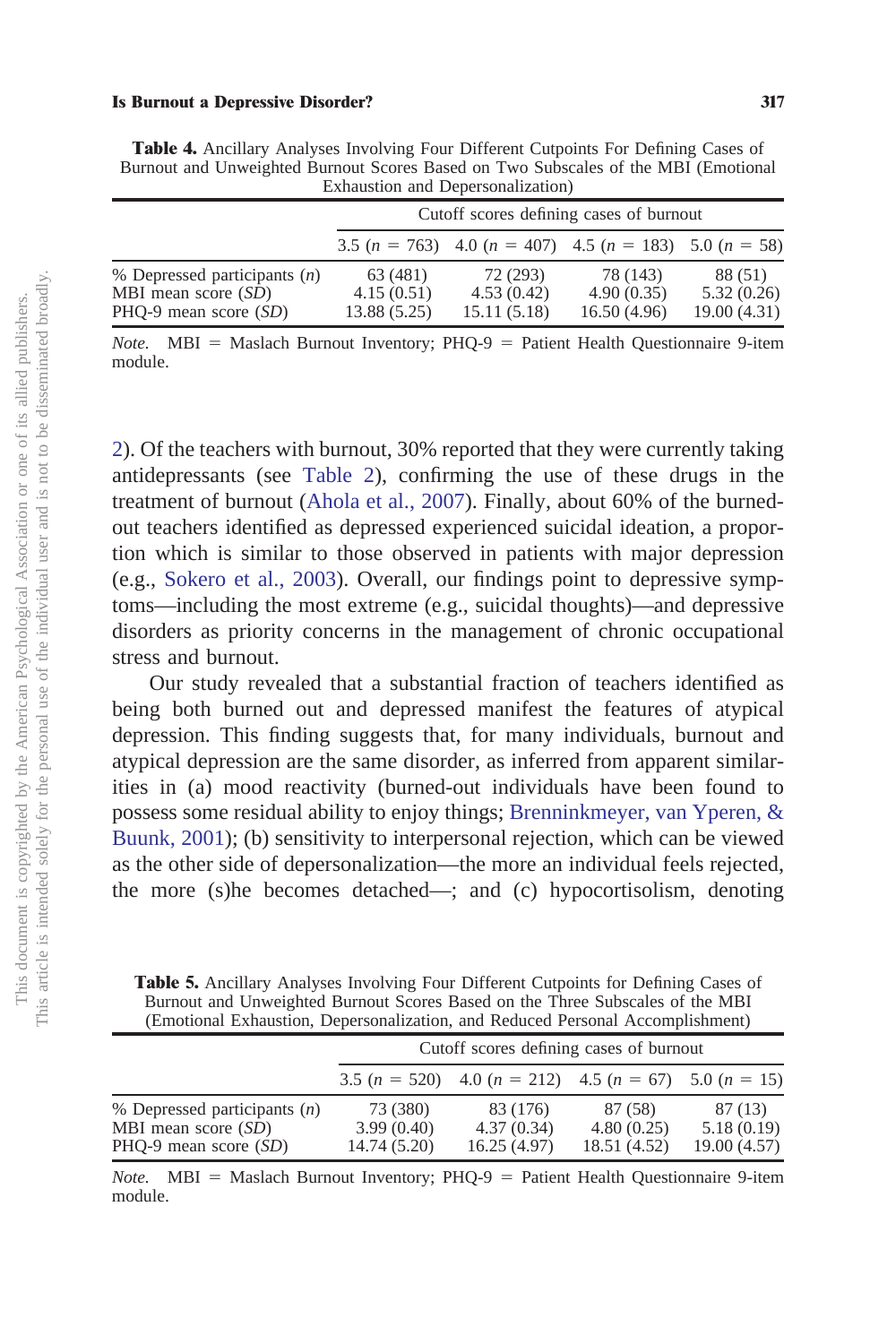altered functioning of the HPA axis regulating the stress response (Gold  $\&$ [Chrousos, 2002;](#page-15-4) [Tops et al., 2007\)](#page-17-11). In support of this hypothesis, the fatigue symptoms and syndrome chronicity that are central in burnout have also been described as key characteristics of atypical depression [\(APA, 1994;](#page-15-0) [Quitkin,](#page-16-9) [2002;](#page-16-9) [Shirom, 2005\)](#page-17-12). At a more general level, our results confirm that atypical depression is a common subtype of depression [\(Nierenberg, Alpert,](#page-16-19) [Pava, Rosenbaum, & Fava, 1998;](#page-16-19) [Quitkin, 2002\)](#page-16-9). To the best of our knowledge, the present study was the first to empirically evaluate the overlap of burnout with atypical depression.

Considering the entire sample ( $N = 5,575$ ), we observed moderate to high correlations between burnout and depression measures, consistent with what is generally reported [\(Iacovides et al., 2003\)](#page-16-10). Interestingly, emotional exhaustion—the core of burnout [\(Maslach et al., 2001\)](#page-16-0)—was more strongly related to depression than to depersonalization, the second dimension of burnout (for similar results, see [Bianchi et al., 2013,](#page-15-2) and [Hakanen &](#page-16-1) [Schaufeli, 2012\)](#page-16-1). This pattern of results underlines the ambiguous conceptual status of burnout as operationalized in the MBI [\(Shirom & Melamed, 2006;](#page-17-13) [Winwood & Winefield, 2004\)](#page-17-14). Once again, the relevance of the dimensions that have been selected for the elaboration of the MBI is in question (see [Kristensen, Borritz, Villadsen, & Christensen, 2005,](#page-16-20) and [Schaufeli & Taris,](#page-17-1) [2005\)](#page-17-1). A syndrome, as commonly used in most areas of psychology, refers to a group of signs and symptoms that occur together and characterize a particular abnormality [\(Shirom, 2005\)](#page-17-12). Based on such results, it is unclear why depersonalization should be considered a more cardinal feature of burnout than "classical" depressive symptoms. It is noteworthy that this issue is not limited to the MBI. In a study by U. [Peterson et al. \(2008\),](#page-16-21) the exhaustion subscale of the Oldenburg Burnout Inventory (OLBI) more strongly correlated with the depression subscale of the Hospital Anxiety and Depression Scale than with the OLBI's own disengagement subscale. These structural inconsistencies should be carefully examined by burnout researchers in the future.

Our ancillary analyses including reduced personal accomplishment permitted us to confirm the divergent character of this dimension within the burnout syndrome [\(Hakanen & Schaufeli, 2012;](#page-16-1) [Schaufeli & Taris,](#page-17-1) [2005\)](#page-17-1). Reduced personal accomplishment only shared 12% of its variance with emotional exhaustion and 16% with depersonalization. Given the large sample on which the findings are based, these results are likely to offer a reliable estimate of the correlation between reduced personal accomplishment and each of the two other dimensions of burnout. These findings suggest that reduced personal accomplishment is, at best, a very secondary concern in clinical interventions and prevention efforts to address burnout.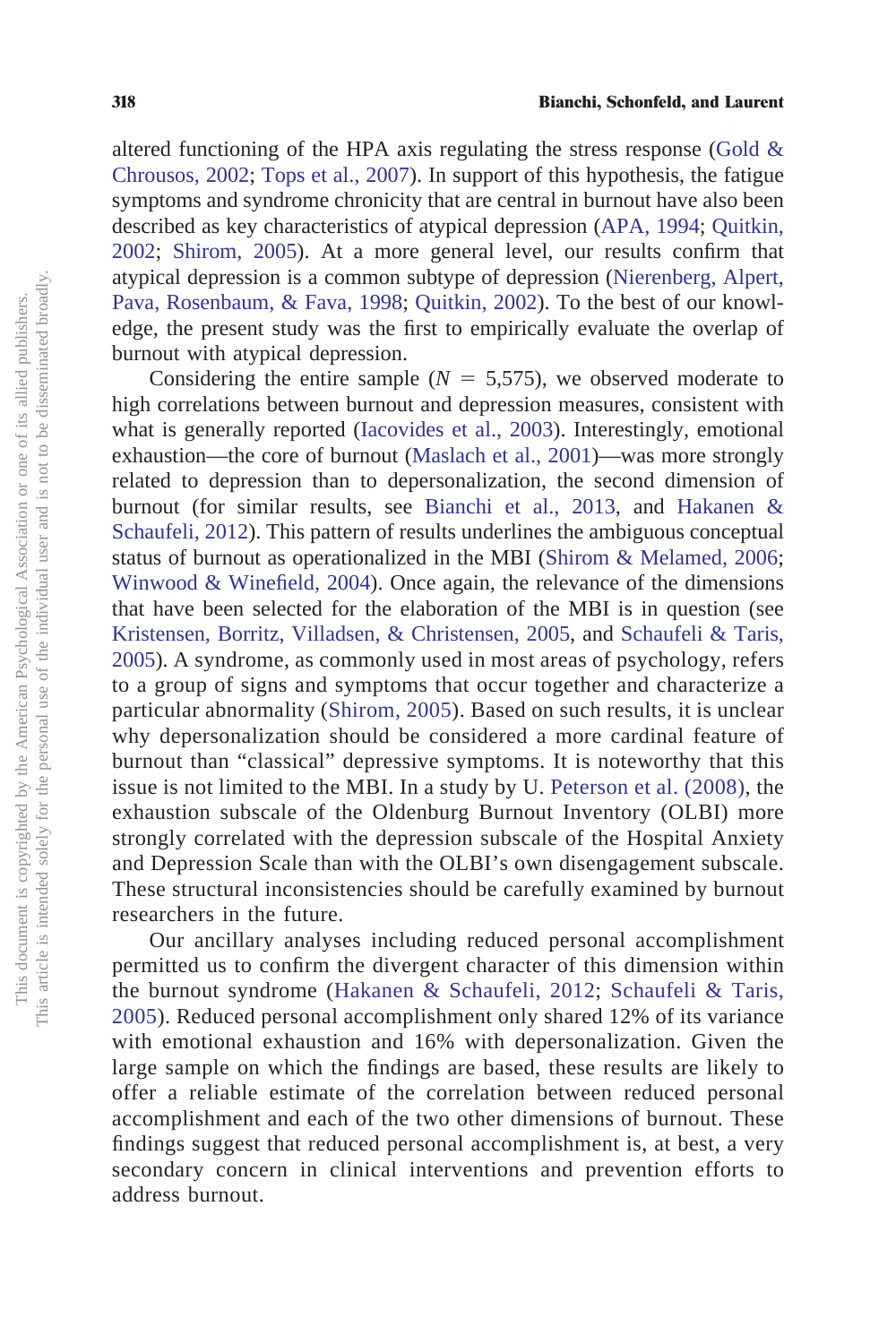## **The Comorbidity Hypothesis**

It may be tempting to discuss the overlap of burnout with depression in terms of comorbidity, following the idea that burnout and depression develop in tandem (see [Hakanen & Schaufeli, 2012\)](#page-16-1). However, such an approach is, in our view, untimely, given the current absence of a clear clinical distinction between burnout and depression, and given the fact that burnout is not considered a distinct pathology in international nosological classifications (see [Bianchi et al., 2013\)](#page-15-2). Reasoning in terms of comorbidity would be reasoning as if the hypothesis that burnout is a distinct category of psychopathology reflected established scientific consensus.

# **Test Specificity and Definitional Adherence**

Importantly, the overlap that we observed between burnout and depression is wider than usually reported. In the only other study that examined whether burned-out individuals met *DSM–IV* [\(APA, 1994\)](#page-15-0) diagnostic criteria for depressive disorders [\(Ahola et al., 2005\)](#page-15-5), about 53% of the participants with severe burnout presented with a depressive disorder. The discrepancy between these results and ours is likely to be related to the different cutpoints that were used in the two studies (see [Table 3\)](#page-9-1). Whereas [Ahola et al. \(2005\)](#page-15-5) chose a score of 3.5/6.0 to delineate "severe" burnout, we opted for a cutpoint of 5.0/6.0 to identify probable cases of burnout. It is worth underlining that an MBI mean score of 3.5/6.0 corresponds to burnout symptoms experienced between "a few times a month" and "once a week." As noted elsewhere [\(Bianchi et al., 2013\)](#page-15-2), characterizing severe burnout on the basis of such low symptom frequencies is questionable. Indeed, according to the conceptualization of burnout on which the MBI is built, a worker in a state of burnout is supposed to be *constantly* overwhelmed, stressed, and exhausted [\(Leiter &](#page-16-18) [Maslach, 2005\)](#page-16-18). The state of burnout is *not* a transient response to a punctual adaptive challenge, appearing and disappearing from one day to the other [\(Schaufeli & Buunk, 2004\)](#page-17-2). It is the end stage of a long-term process of resource depletion that leaves the individual drained and feeling like replenishment is out of reach. These key definitional elements are neglected when cutoff scores associated with low symptom frequencies are adopted to define burnout.

By contrast, a cutpoint of 5.0/6.0 is consistent with what the state of burnout is conceived to be and limits the risk of mistakenly categorizing as burned-out individuals who are only experiencing nonmorbid job stress. Supporting this analysis, in a review of preliminary attempts to define "clinical burnout" based on the MBI, [Schaufeli and Enzmann \(1998,](#page-17-0) p. 58)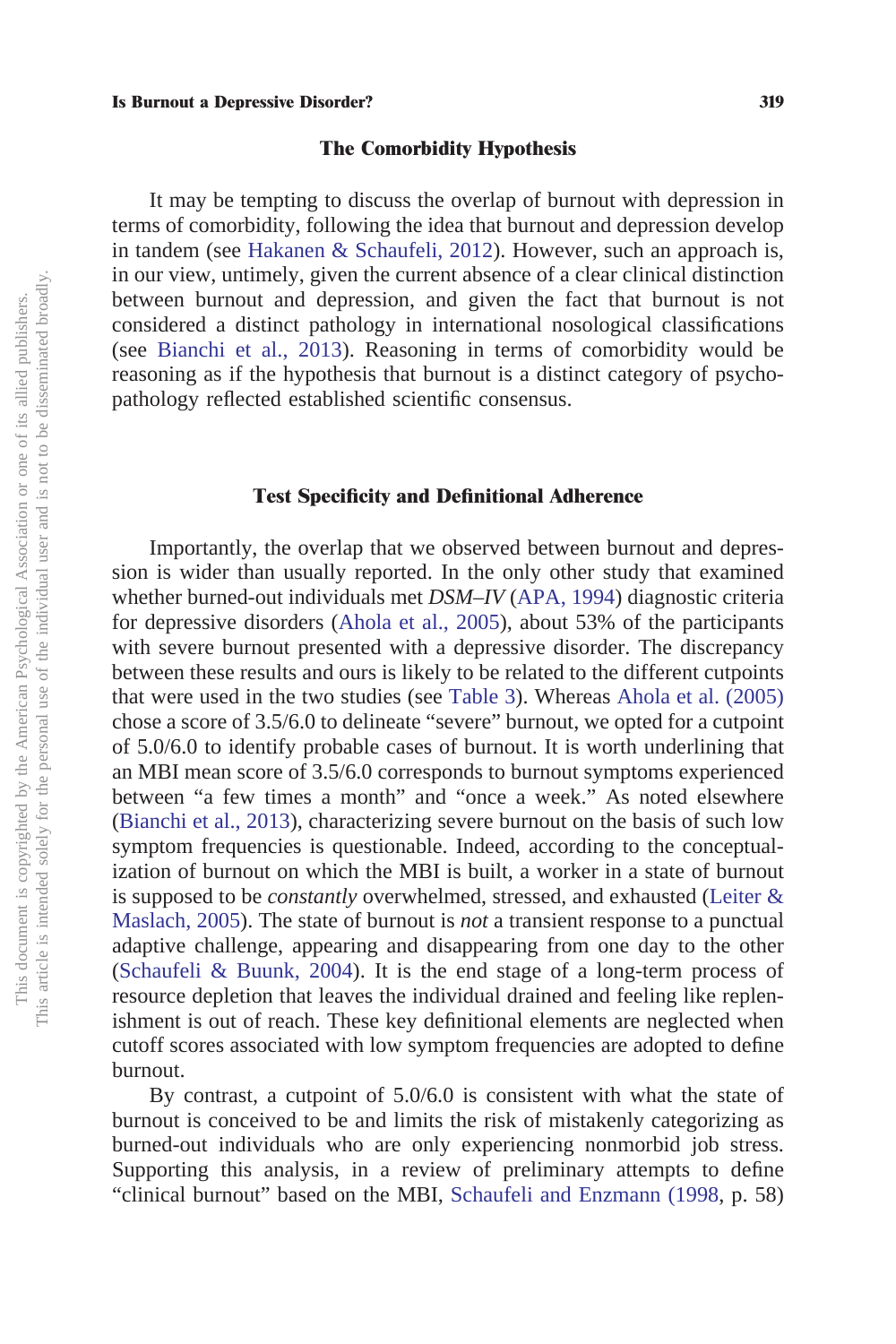suggested that conservative cutoff scores are more appropriate when interested in classifying what they called "real" cases of burnout. In any case, favoring the specificity—as opposed to the sensitivity—of the sampledefining test (i.e., minimizing false-positive inclusion) is crucial in such studies to avoid erroneous conclusions about the degree of overlap between the entities of interest. In other words, the Type I error rate (the false positive rate) can here be considered a greater threat to the validity of the results than the Type II error rate (the false negative rate). All in all, the MBI cutpoint of 5 chosen in our study likely allowed a more accurate evaluation of the burnout–depression overlap than the lower thresholds used in past research. The present study thus offers a unique contribution toward the resolution of the burnout–depression controversy.

# **Implications**

The view that burnout is distinct from depression has sometimes been accompanied by the belief that burnout is less debilitating and less of an individual problem than depression (see [Schaufeli & Enzmann, 1998,](#page-17-0) p. 187; see also [Maslach et al., 2001,](#page-16-0) p. 409). This belief can discourage a worker (self-)identified as burned out from consulting a health professional and thus delay treatment [\(Bahlmann et al., 2013\)](#page-15-6). If burnout finds its place within the depressive disorder spectrum, the risk of minimizing the need for treatment could be reduced. Furthermore, current ways of managing burnout, for instance, by recommending time off work, should be enhanced. Indeed, getting out of a depressive episode generally requires a multilevel support involving psychotherapy and/or pharmacotherapy.

# **Limitations**

At least four limitations to the present study should be mentioned. First, a questionnaire-based provisional diagnosis is not synonymous with an interview-based psychiatric diagnosis. Although the PHQ-9 has been specifically designed from a diagnostic perspective, is directly referenced to *DSM–IV* [\(APA, 1994\)](#page-15-0) criteria, and displays strong psychometric properties [\(Andrews et al., 2007;](#page-15-10) [Kroenke & Spitzer, 2002;](#page-16-12) [Kroenke et al., 2001\)](#page-16-13), the structured clinical interview remains the method of preference for diagnosing depression. Second, the male/female ratio in our study was about 1:4, making it difficult to generalize findings beyond women. Third, the cross-sectional design of the study did not allow for a diachronic perspective on the phenomena of interest. Fourth, our participant pool comprised only one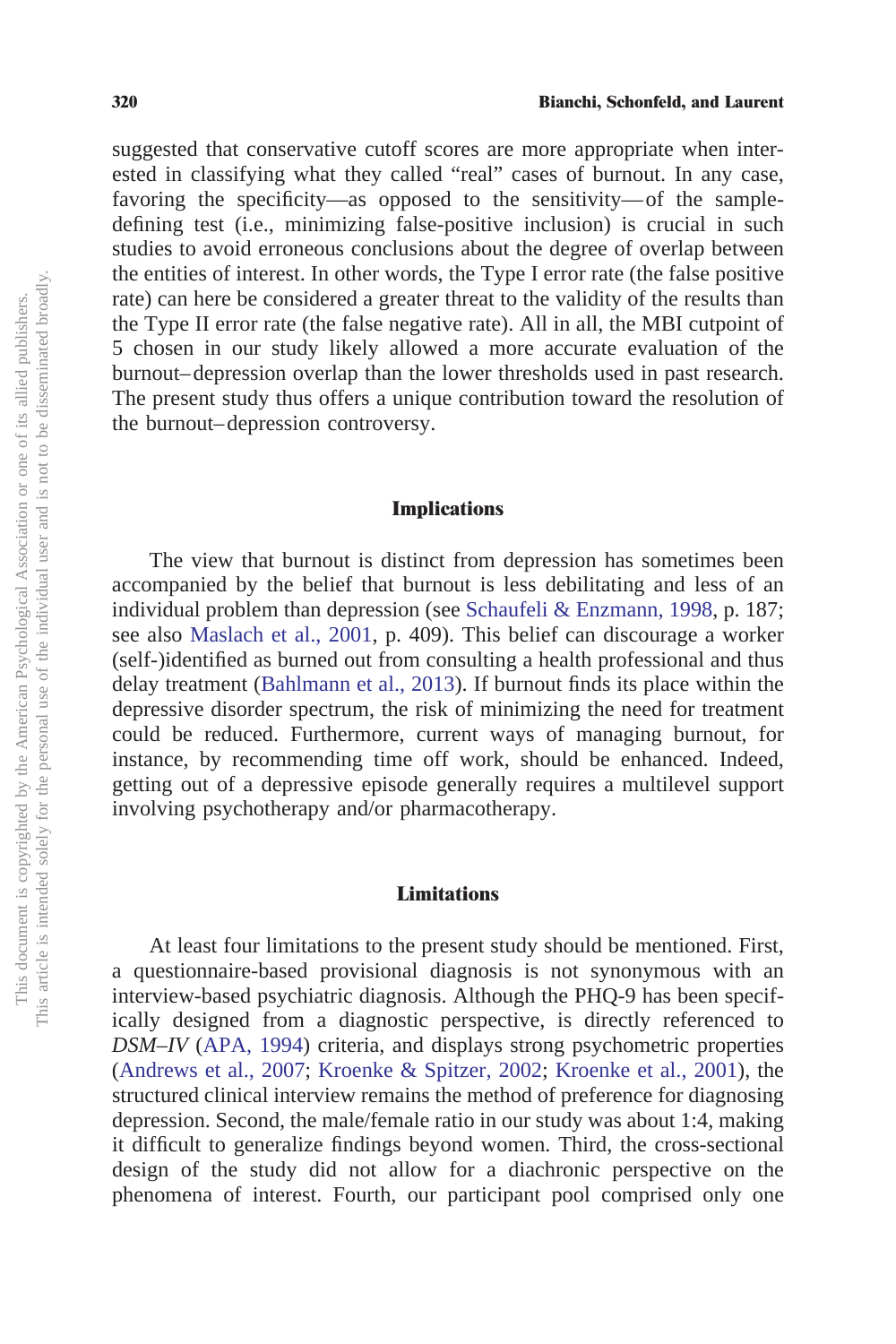occupational group—teachers. Even if we have no reason to expect different patterns of results when examining other categories of workers, the generalization of our findings to other occupational groups should be made with caution until more research is conducted.

It might be asserted that our results are biased by the use of partly unorthodox criteria for defining burnout or by a too-conservative cutpoint for isolating cases of burnout. Our ancillary analyses contradict such a view. Indeed, when using the three subscales of the MBI, unweighted burnout scores, and a more liberal cutpoint of 4 to characterize burnout  $(n = 212)$ , about 83% of the burned-out participants were identified as depressed (see [Table 5\)](#page-10-1). This proportion (83%) is very close to the proportion that was obtained using more refined criteria (two dimensions, weighted burnout scores) and a cutpoint of 5 (90%), *and would lead to similar conclusions regarding the burnout–depression overlap*. Thus, the "unorthodoxy assumption" can be reasonably rejected.

## **CONCLUSIONS**

Evidence is growing that the overlap of burnout and depression has been underestimated [\(Bianchi et al., 2013\)](#page-15-2). The atypical subtype of depression may play an important role in this equation. As eloquently summarized by [Cox, Tisserand, and Taris \(2005\),](#page-15-11) "current practice in the majority of burnout research is to study variations in burnout in workers who are, in fact, *not* burned out" (p. 190). This tendency may have been particularly misleading with regard to the burnout–depression distinction. Indeed, it is not surprising that burnout may appear as distinct from depression if *cases* of depression are sought among *noncases* of burnout. It is well known that generalizing findings associated with subclinical forms of a syndrome to its clinical forms can be misguided [\(Ingram & Siegle, 2009\)](#page-16-11). Even if one conceptualizes burnout dimensionally, generalizing findings bearing on mild or moderate burnout to severe burnout is similarly unwarranted [\(Bianchi et al., 2013\)](#page-15-2).

A rigorous comparison of burnout and depression requires determining (a) how burnout as a process differs from a process of depression, and (b) how burnout as a state (i.e., as the end stage of the aforementioned process) differs from a state of depression (e.g., a depressive episode). Crucially, given the magnitude of the overlap with depression at the high end of the burnout continuum, so-called clinical burnout (see [Schaufeli & Enzmann,](#page-17-0) [1998,](#page-17-0) p. 74) is likely to be a form of depression [\(Kahn, 2008;](#page-16-3) [Rydmark et al.,](#page-17-4) [2006;](#page-17-4) see also [Hallsten, 1993\)](#page-16-6). Following this line of reasoning, considering burnout as a distinct nosological entity would be mistaken. More research is needed to either confirm or disconfirm this hypothesis.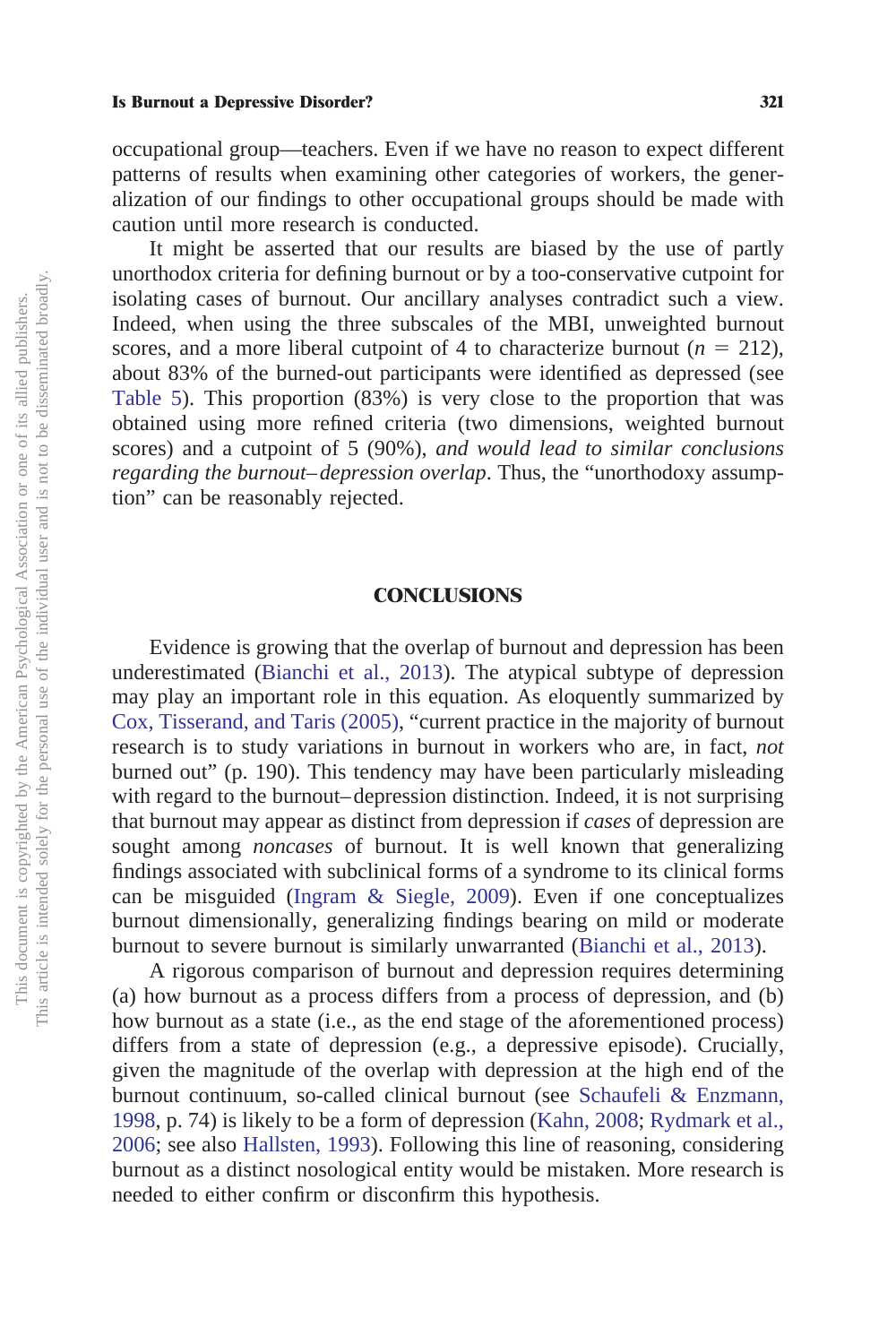A great deal of clinical research shows that depression is treatable [\(Butler, Chapman, Forman, & Beck, 2006;](#page-15-12) [Gotlib & Hammen, 2009\)](#page-16-5). To our knowledge, although burnout is often treated with antidepressants in practice, there is not a substantial literature on clinical trials designed to assess the efficacy of treatments for burnout. If burnout turns out to be indistinct from depression, then the clinical research on treatments for depression offers hope for helping working people suffering from "burnout."

# **REFERENCES**

- <span id="page-15-5"></span>Ahola, K., Honkonen, T., Isometsä, E., Kalimo, R., Nykyri, E., Aromaa, A., & Lönnqvist, J. (2005). The relationship between job-related burnout and depressive disorders—Results from the Finnish Health 2000 Study. *Journal of Affective Disorders, 88,* 55–62. [doi:](http://dx.doi.org/10.1016/j.jad.2005.06.004) [10.1016/j.jad.2005.06.004](http://dx.doi.org/10.1016/j.jad.2005.06.004)
- <span id="page-15-8"></span>Ahola, K., Honkonen, T., Virtanen, M., Kivimäki, M., Isometsä, E., Aromaa, A., & Lönnqvist, J. (2007). Interventions in relation to occupational burnout: The population-based health 2000 study. *Journal of Occupational and Environmental Medicine, 49,* 943–952. [doi:](http://dx.doi.org/10.1097/JOM.0b013e31813736e3) [10.1097/JOM.0b013e31813736e3](http://dx.doi.org/10.1097/JOM.0b013e31813736e3)
- <span id="page-15-0"></span>American Psychiatric Association. (1994). *Diagnostic and statistical manual of mental disorders* (4th ed.). Washington, DC: Author.
- <span id="page-15-10"></span>Andrews, G., Brugha, T., Thase, M. E., Duffy, F. F., Rucci, P., & Slade, T. (2007). Dimensionality and the category of major depressive episode. *International Journal of Methods in Psychiatric Research, 16*(Suppl. 1), S41–S51. [doi:10.1002/mpr.216](http://dx.doi.org/10.1002/mpr.216)
- <span id="page-15-6"></span>Bahlmann, J., Angermeyer, M. C., & Schomerus, G. (2013). "Burnout" statt "Depression" – eine Strategie zur Vermeidung von Stigma? [Calling it "burnout" instead of "depression" – a strategy to avoid stigma?]. *Psychiatrische Praxis, 40,* 78–82. [doi:10.1055/s-0032-](http://dx.doi.org/10.1055/s-0032-1332891) [1332891](http://dx.doi.org/10.1055/s-0032-1332891)
- <span id="page-15-2"></span>Bianchi, R., Boffy, C., Hingray, C., Truchot, D., & Laurent, E. (2013). Comparative symptomatology of burnout and depression. *Journal of Health Psychology, 18,* 782–787. [doi:10.1177/1359105313481079](http://dx.doi.org/10.1177/1359105313481079)
- <span id="page-15-7"></span>Brenninkmeijer, V., & van Yperen, N. W. (2003). How to conduct research on burnout: Advantages and disadvantages of a unidimensional approach in burnout research. *Occupational and Environmental Medicine, 60*(Suppl. 1), i16–i20. [doi:10.1136/oem.60](http://dx.doi.org/10.1136/oem.60.suppl_1.i16)  $.\text{supp1}\_1.116$
- <span id="page-15-9"></span>Brenninkmeyer, V., van Yperen, N. W., & Buunk, B. P. (2001). Burnout and depression are not identical twins: Is decline of superiority a distinguishing feature? *Personality and Individual Differences, 30,* 873–880. [doi:10.1016/S0191-8869\(00\)00079-9](http://dx.doi.org/10.1016/S0191-8869%2800%2900079-9)
- <span id="page-15-12"></span>Butler, A. C., Chapman, J. E., Forman, E. M., & Beck, A. T. (2006). The empirical status of cognitive-behavioral therapy: A review of meta-analyses. *Clinical Psychology Review, 26,* 17–31. [doi:10.1016/j.cpr.2005.07.003](http://dx.doi.org/10.1016/j.cpr.2005.07.003)
- <span id="page-15-11"></span>Cox, T., Tisserand, M., & Taris, T. (2005). Editorial: The conceptualization and measurement of burnout: Questions and directions. *Work & Stress, 19,* 187–191. [doi:10.1080/](http://dx.doi.org/10.1080/02678370500387109) [02678370500387109](http://dx.doi.org/10.1080/02678370500387109)
- <span id="page-15-3"></span>Freudenberger, H. J. (1974). Staff burnout. *Journal of Social Issues, 30,* 159–165. [doi:10.1111/](http://dx.doi.org/10.1111/j.1540-4560.1974.tb00706.x) [j.1540-4560.1974.tb00706.x](http://dx.doi.org/10.1111/j.1540-4560.1974.tb00706.x)
- <span id="page-15-1"></span>Gilbert, P. (2006). Evolution and depression: Issues and implications. *Psychological Medicine, 36,* 287–297. [doi:10.1017/S0033291705006112](http://dx.doi.org/10.1017/S0033291705006112)
- <span id="page-15-4"></span>Gold, P. W., & Chrousos, G. P. (2002). Organization of the stress system and its dysregulation in melancholic and atypical depression: High vs low CRH/NE states. *Molecular Psychiatry, 7,* 254–275. [doi:10.1038/sj.mp.4001032](http://dx.doi.org/10.1038/sj.mp.4001032)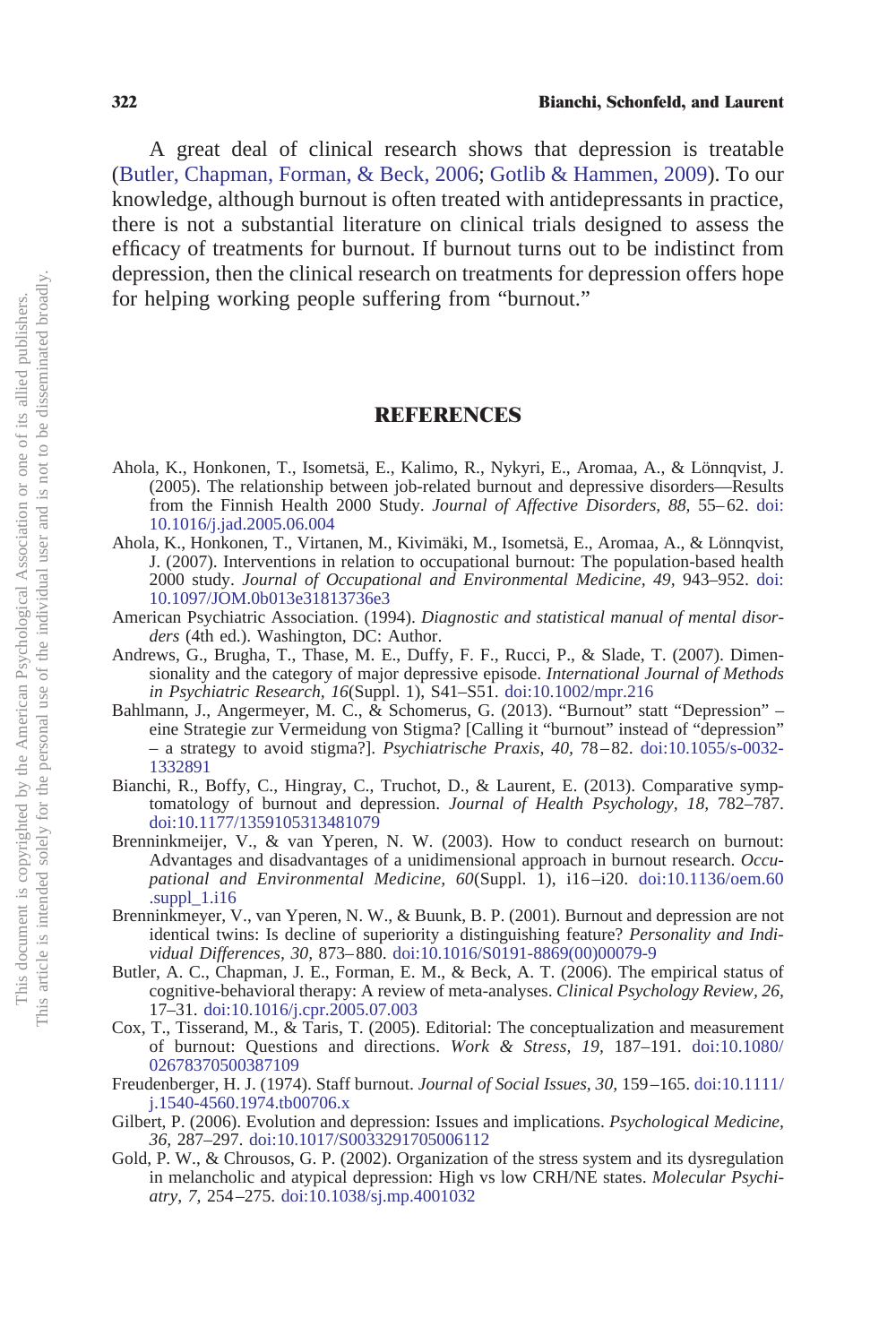- <span id="page-16-14"></span>Gosling, S. D., Vazire, S., Srivastava, S., & John, O. P. (2004). Should we trust web-based studies? A comparative analysis of six preconceptions about Internet questionnaires. *American Psychologist, 59,* 93–104. [doi:10.1037/0003-066X.59.2.93](http://dx.doi.org/10.1037/0003-066X.59.2.93)
- <span id="page-16-5"></span>Gotlib, I. H., & Hammen, C. L. (2009). *Handbook of depression* (2nd ed.). New York, NY: Guilford Press.
- <span id="page-16-1"></span>Hakanen, J. J., & Schaufeli, W. B. (2012). Do burnout and work engagement predict depressive symptoms and life satisfaction? A three-wave seven-year prospective study. *Journal of Affective Disorders, 141,* 415–424. [doi:10.1016/j.jad.2012.02.043](http://dx.doi.org/10.1016/j.jad.2012.02.043)
- <span id="page-16-6"></span>Hallsten, L. (1993). Burning out: A framework. In W. B. Schaufeli, C. Maslach, & T. Marek (Eds.), *Professional burnout: Recent developments in theory and research* (pp. 95–113). London, UK: Taylor & Francis.
- <span id="page-16-7"></span>Hätinen, M., Kinnunen, U., Pekkonen, M., & Kalimo, R. (2007). Comparing two burnout interventions: Perceived job control mediates decreases in burnout. *International Journal of Stress Management, 14,* 227–248. [doi:10.1037/1072-5245.14.3.227](http://dx.doi.org/10.1037/1072-5245.14.3.227)
- <span id="page-16-10"></span>Iacovides, A., Fountoulakis, K. N., Kaprinis, S., & Kaprinis, G. (2003). The relationship between job stress, burnout and clinical depression. *Journal of Affective Disorders, 75,* 209–221. [doi:10.1016/S0165-0327\(02\)00101-5](http://dx.doi.org/10.1016/S0165-0327%2802%2900101-5)
- <span id="page-16-11"></span>Ingram, R. E., & Siegle, G. J. (2009). Methodological issues in the study of depression. In I. H. Gotlib & C. L. Hammen (Eds.), *Handbook of depression* (2nd ed., pp. 69–92). New York, NY: Guilford Press.
- <span id="page-16-15"></span>Jones, S. R., Fernyhough, C., de-Wit, L., & Meins, E. (2008). A message in the medium? Assessing the reliability of psychopathology e-questionnaires. *Personality and Individual Differences, 44,* 349–359. [doi:10.1016/j.paid.2007.08.014](http://dx.doi.org/10.1016/j.paid.2007.08.014)
- <span id="page-16-3"></span>Kahn, J. P. (2008). Diagnosis and referral of workplace depression. *Journal of Occupational and Environmental Medicine, 50,* 396–400. [doi:10.1097/JOM.0b013e31816c0043](http://dx.doi.org/10.1097/JOM.0b013e31816c0043)
- <span id="page-16-17"></span>Kristensen, T. S. (1995). The demand-control-support model: Methodological challenges for future research. *Stress Medicine, 11,* 17–26. [doi:10.1002/smi.2460110104](http://dx.doi.org/10.1002/smi.2460110104)
- <span id="page-16-20"></span>Kristensen, T. S., Borritz, M., Villadsen, E., & Christensen, K. B. (2005). The Copenhagen Burnout Inventory: A new tool for the assessment of burnout. *Work & Stress, 19,* 192–207. [doi:10.1080/02678370500297720](http://dx.doi.org/10.1080/02678370500297720)
- <span id="page-16-12"></span>Kroenke, K., & Spitzer, R. L. (2002). The PHQ-9: A new depression diagnostic and severity measure. *Psychiatric Annals, 32,* 509–515. [doi:10.3928/0048-5713-20020901-06](http://dx.doi.org/10.3928/0048-5713-20020901-06)
- <span id="page-16-13"></span>Kroenke, K., Spitzer, R. L., & Williams, J. B. W. (2001). The PHQ-9: Validity of a brief depression severity measure. *Journal of General Internal Medicine, 16,* 606–613. [doi:](http://dx.doi.org/10.1046/j.1525-1497.2001.016009606.x) [10.1046/j.1525-1497.2001.016009606.x](http://dx.doi.org/10.1046/j.1525-1497.2001.016009606.x)
- <span id="page-16-18"></span>Leiter, M. P., & Maslach, C. (2005). *Banishing burnout: Six strategies for improving your relationship with work*. San Francisco, CA: Jossey-Bass.
- <span id="page-16-2"></span>Maslach, C., Jackson, S. E., & Leiter, M. P. (1996). *Maslach Burnout Inventory manual* (3rd ed.). Palo Alto, CA: Consulting Psychologists Press.
- <span id="page-16-0"></span>Maslach, C., Schaufeli, W. B., & Leiter, M. P. (2001). Job burnout. *Annual Review of Psychology, 52,* 397–422. [doi:10.1146/annurev.psych.52.1.397](http://dx.doi.org/10.1146/annurev.psych.52.1.397)
- <span id="page-16-8"></span>McEwen, B. S. (2004). Protection and damage from acute and chronic stress: Allostasis and allostatic overload and relevance to the pathophysiology of psychiatric disorders. *Annals of the New York Academy of Sciences, 1032,* 1–7. [doi:10.1196/annals.1314.001](http://dx.doi.org/10.1196/annals.1314.001)
- <span id="page-16-19"></span>Nierenberg, A. A., Alpert, J. E., Pava, J., Rosenbaum, J. F., & Fava, M. (1998). Course and treatment of atypical depression. *Journal of Clinical Psychiatry, 59*(Suppl. 18), 5–9.
- <span id="page-16-4"></span>Peterson, C., Maier, S. F., & Seligman, M. E. P. (1993). *Learned helplessness: A theory for the age of personal control*. New York, NY: Oxford University Press.
- <span id="page-16-21"></span>Peterson, U., Demerouti, E., Bergström, G., Samuelsson, M., Åsberg, M., & Nygren, Å. (2008). Burnout and physical and mental health among Swedish healthcare workers. *Journal of Advanced Nursing, 62,* 84–95. [doi:10.1111/j.1365-2648.2007.04580.x](http://dx.doi.org/10.1111/j.1365-2648.2007.04580.x)
- <span id="page-16-9"></span>Quitkin, F. M. (2002). Depression with atypical features: Diagnostic validity, prevalence, and treatment. *The Primary Care Companion to the Journal of Clinical Psychiatry, 4,* 94–99. [doi:10.4088/PCC.v04n0302](http://dx.doi.org/10.4088/PCC.v04n0302)
- <span id="page-16-16"></span>Ritter, P., Lorig, K., Laurent, D., & Matthews, K. (2004). Internet versus mailed questionnaires: A randomized comparison. *Journal of Medical Internet Research, 6,* e29. [doi:10.2196/](http://dx.doi.org/10.2196/jmir.6.3.e29) [jmir.6.3.e29](http://dx.doi.org/10.2196/jmir.6.3.e29)